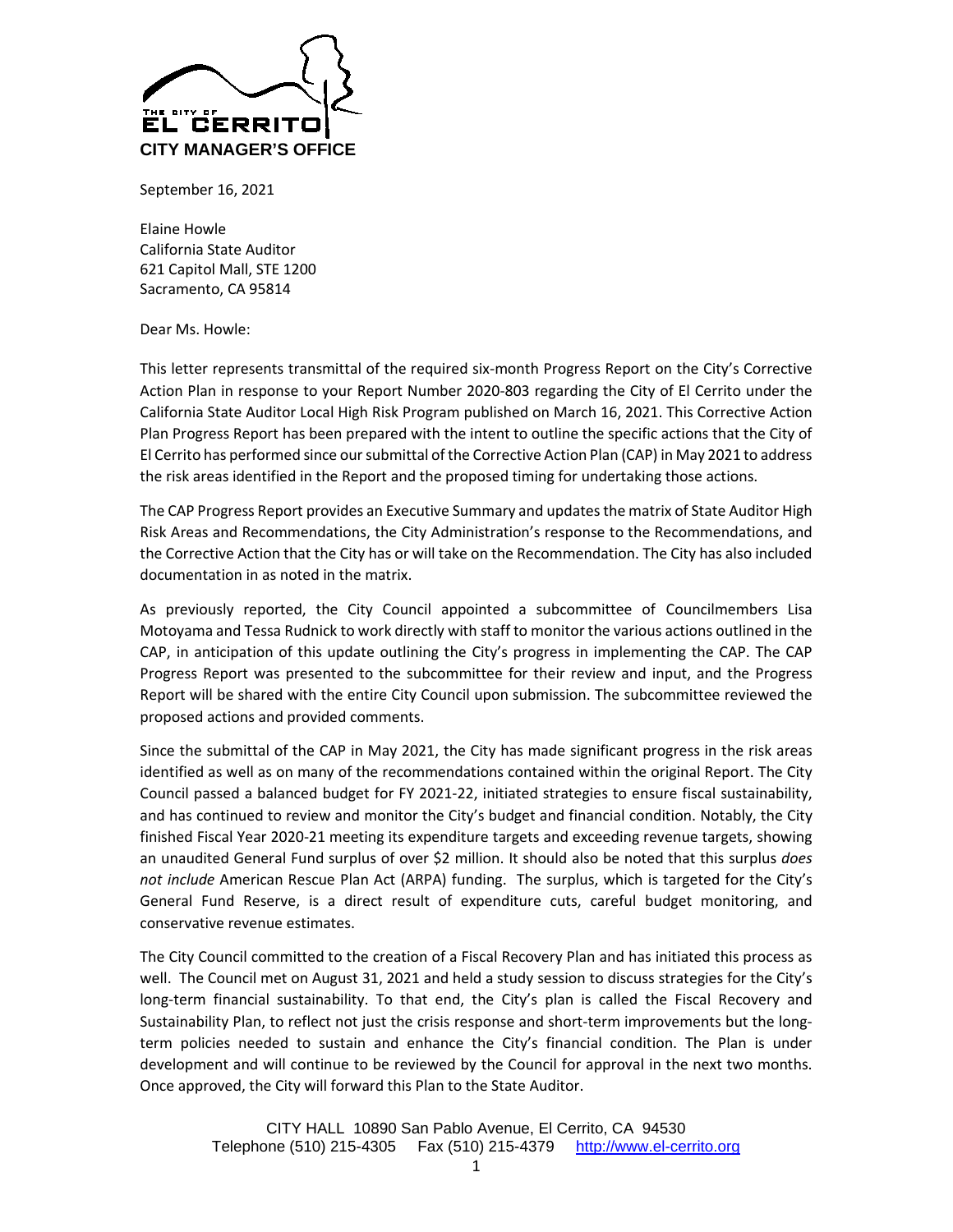

The City Council has continued to review the City's budget and financial condition through continued policy discussions and monthly updates at their regular City Council meetings. The City adopted its FY 2021-22 Budget in June 2021 reflecting the short- and long-term budget strategies and City Council direction. City staff has continued to respond to the impacts created by the ongoing COVID-19 pandemic, both operational and financial, and has taken specific steps to address these impacts in preparing the budget so that the City's financial condition will continue to improve.

The City hopes that this CAP Progress Report serves to satisfy the identified risk areas and that the State Auditor agrees that the City has indeed made significant progress in improving its financial condition. Should there be any issues that are still pending that the City is required to report, the City shall plan to do so at the next six-month mark in March 2022.

Respectfully,

WERICH

Karen E. Pinkos, ICMA-CM City Manager, City of El Cerrito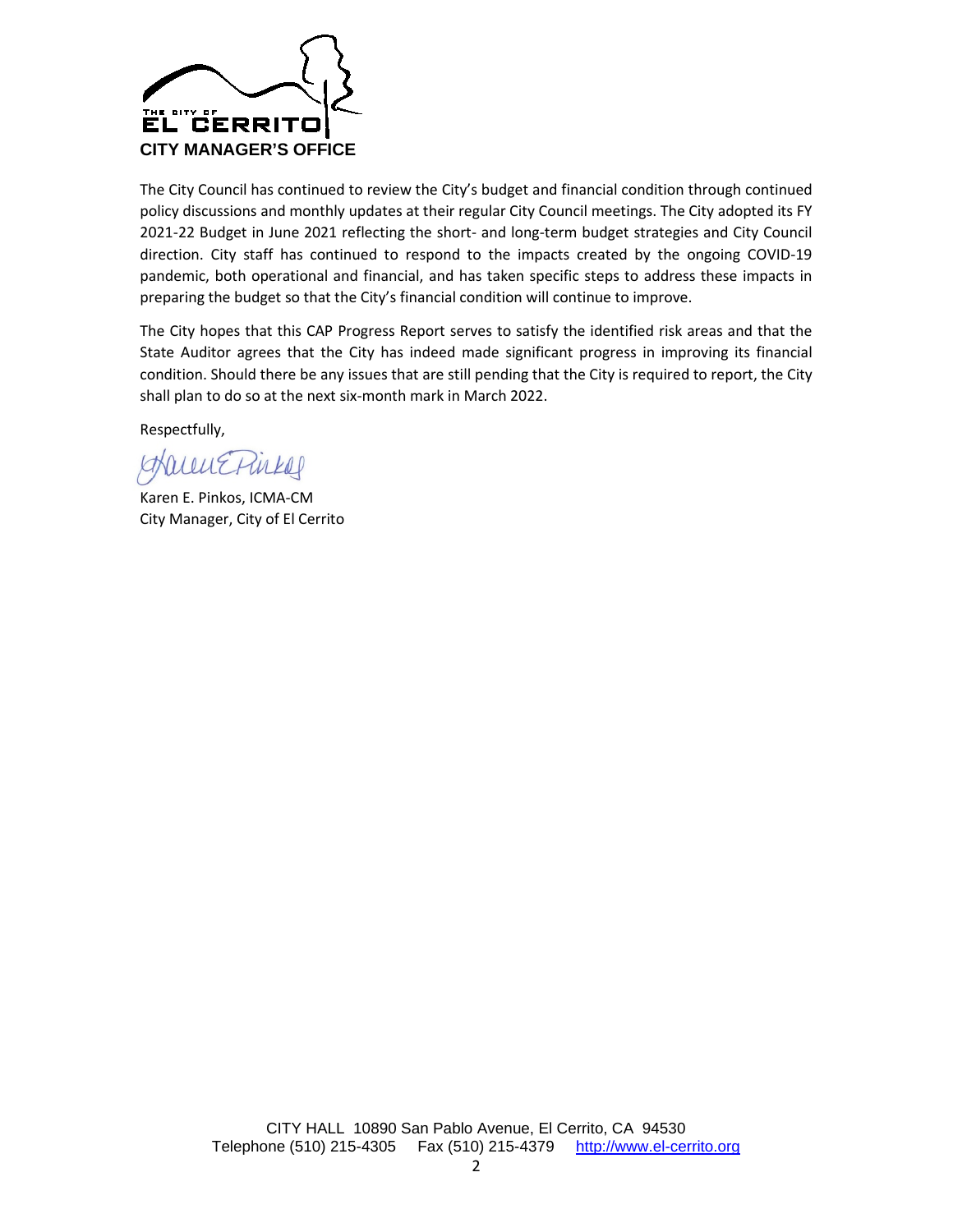

# **CITY OF EL CERRITO CORRECTIVE ACTION PLAN – STATE AUDIT 2020-803 Progress Report: September 16, 2021**

**EXECUTIVE SUMMARY** Overview of High Risk Areas from May 2021 City Update as of September 2021

| <b>Continual Diminishing of Financial Reserves Through Overspending</b> |                                                                                                                                                                                                                                                                                                                                                                                                                                                                                                                                                                                                                                                                                                                                                                               |  |  |
|-------------------------------------------------------------------------|-------------------------------------------------------------------------------------------------------------------------------------------------------------------------------------------------------------------------------------------------------------------------------------------------------------------------------------------------------------------------------------------------------------------------------------------------------------------------------------------------------------------------------------------------------------------------------------------------------------------------------------------------------------------------------------------------------------------------------------------------------------------------------|--|--|
| California State Auditor's<br><b>Assessment Status:</b><br>Pending      | Although El Cerrito describes certain actions it has taken to address<br>its financial condition, the city will likely need to reduce its<br>overspending during the next several years to replenish its reserves.<br>In its fiscal year 2019-20 audited financial statements, El Cerrito<br>reported that general fund expenditures exceeded revenue by<br>\$71,000 during that year and that its general fund reserves continue<br>to be negative by \$1.8 million at the end of the fiscal year. Based on<br>financial data through February 2021, El Cerrito estimated that it<br>would end fiscal year 2020-21 with \$633,000 more in revenue than<br>expenditures in its general fund. However, such a surplus would<br>offset only a portion of its negative reserves. |  |  |
|                                                                         | El Cerrito states that it expects to receive \$4.8 million in funding<br>from the federal American Rescue Plan Act and plans to use those<br>proceeds to address its negative reserves, although it acknowledges<br>that regulations for these funds are still pending. The city<br>subsequently informed us of its understanding that such regulations<br>will likely require it to spend these funds by December 2024 but<br>may enable the city to use other funding sources to replenish its<br>reserves.<br>The status of El Cerrito's financial condition is contingent on the<br>city's ability to develop a fiscally prudent spending plan as part of its                                                                                                             |  |  |
|                                                                         | fiscal year 2021-22 budget. City management has taken some<br>action thus far to involve the community in the development of the<br>budget, which will assist in its efforts to manage its spending.                                                                                                                                                                                                                                                                                                                                                                                                                                                                                                                                                                          |  |  |

**City Update September 2021:** The City has addressed this risk area by making substantial improvements to its financial condition, including significant budget cuts beginning in 2020 and within the FY 2020-21 Fiscal Response Plan, and by exercising fiscal discipline and careful budget monitoring. The City's unaudited ending year totals reflects over \$2 million surplus in the General Fund, not including American Rescue Plan Act (ARPA) funding. The City met its reduced expenditure targets and, due to conservative projections and a robust real estate market, exceeded revenue targets. The surplus is targeted for General Fund Reserves.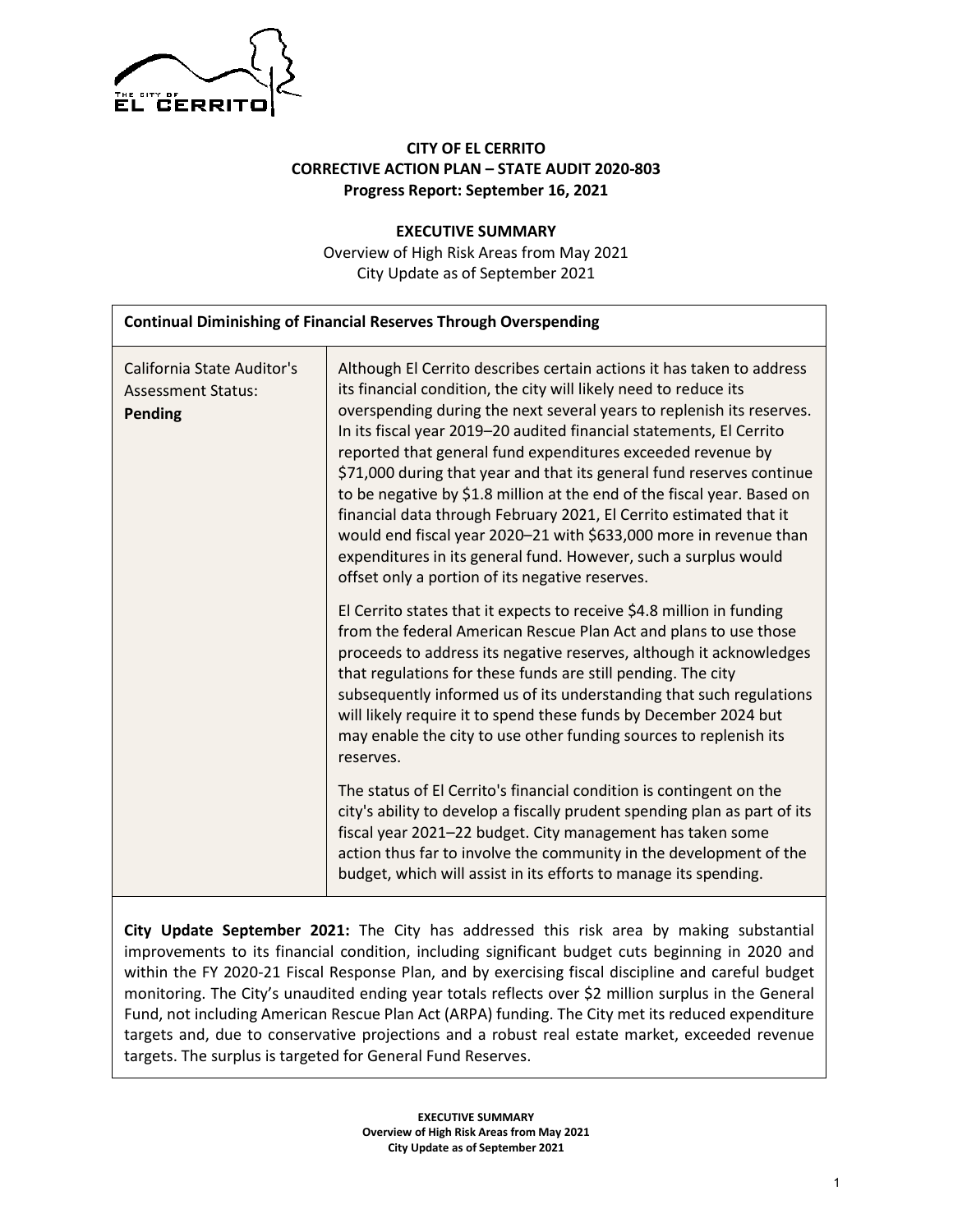

The City was allocated \$6.2 million from ARPA and has received its first payment in the amount of \$3.1 million. This funding, per the direction of the City Council, will be allocated to eligible expenditures for FY 2020-21, intended to further improve the amount of General Fund balance. The City is working with our independent auditor Badawi & Associates and consultant Management Partners to ensure appropriate ARPA spending and reporting.

The FY 2020-21 audit is underway, and, depending upon completed audited actuals, expects that the General Fund surplus plus ARPA funding will result in a General Fund balance of approximately \$4 million, meeting the City's General Fund minimum reserve target of 10%.

Because of progress in increasing General Fund reserve levels, the City issued a TRAN amount of \$5.8 million for FY 2021-22, which is a decrease from previous years; with the next payment of ARPA funding of \$3.1 million in 2022, the City hopes to avoid the need for a TRAN for FY 2022-23.

The City Council passed a balanced FY 2021-22 budget that did not include ARPA funding, again using conservative revenue projections, personnel reductions for unrepresented employees, and ongoing non-personnel expenditure reductions. The City Council continues to monitor and receive budget updates and will provide continuous direction to staff, particularly with respect to allocating the second ARPA payment of \$3.1 million, and will also reassess the FY 2021-22 budget at midyear and make adjustments as necessary.

| <b>Ineffective Budget Development and Monitoring Practices</b> |  |  |  |  |  |
|----------------------------------------------------------------|--|--|--|--|--|
|----------------------------------------------------------------|--|--|--|--|--|

| California State Auditor's<br><b>Assessment Status:</b><br><b>Pending</b> | El Cerrito has taken some action to improve its budget development<br>and monitoring, but it will need to fully address our report's<br>recommendations to ensure that its budget practices effectively<br>oversee citywide spending. After we issued our audit report, El<br>Cerrito implemented a new policy requiring departments to ensure<br>that they have specific budget authority by type of expenditure<br>before spending city resources. The change in policy was designed<br>to address the concern we identified about overriding budgetary<br>safeguards in the city's financial accounting system. El Cerrito<br>provided examples of emails to city departments reminding them of<br>this policy, as well as documentation of an instance when its finance<br>department rejected a spending request by a department that did<br>not have sufficient budget authority. |
|---------------------------------------------------------------------------|-----------------------------------------------------------------------------------------------------------------------------------------------------------------------------------------------------------------------------------------------------------------------------------------------------------------------------------------------------------------------------------------------------------------------------------------------------------------------------------------------------------------------------------------------------------------------------------------------------------------------------------------------------------------------------------------------------------------------------------------------------------------------------------------------------------------------------------------------------------------------------------------|
|                                                                           | El Cerrito also implemented a procedure to improve its budget<br>development process. To provide more detail for its fiscal year<br>2021–22 budget, the city now requires departments to complete a<br>standard form justifying expenditures of more than \$10,000 that<br>are included in the budget.                                                                                                                                                                                                                                                                                                                                                                                                                                                                                                                                                                                  |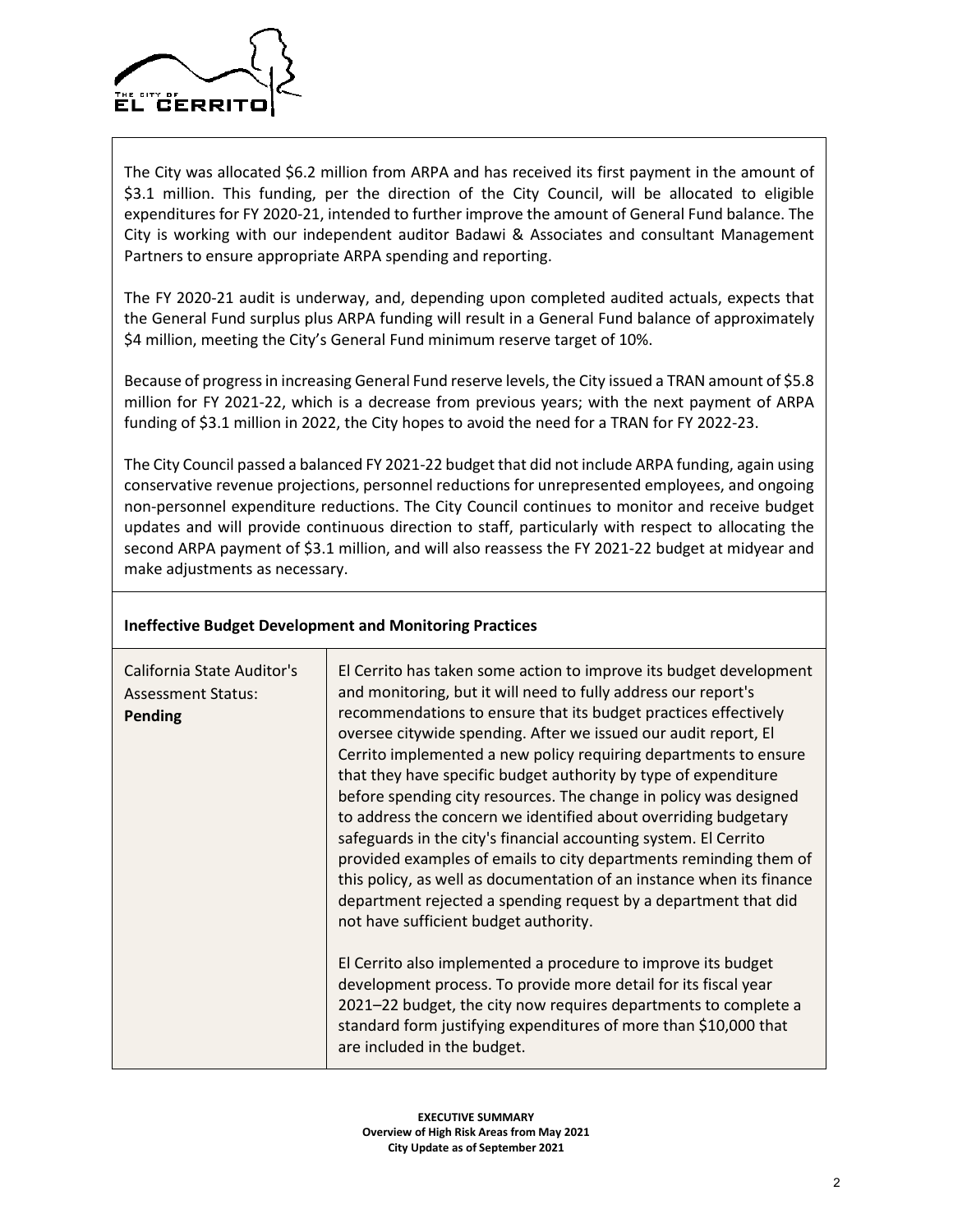

To assist with its budget development and monitoring, El Cerrito prepared a five-year financial forecast in March 2021 after our audit's completion. This forecast includes options for permanent citywide spending reductions of \$1 million and \$2 million, which will help the city identify the amount and timing of specific expenditure reductions it will need to make. However, the city may still need to consider making additional spending reductions. Even if El Cerrito can achieve a \$2 million reduction in spending in fiscal year 2021– 22, the city stills projects to spend more than its revenue in fiscal years 2023–24 and 2024–25. Despite the progress it has made, El Cerrito acknowledges that there are several recommendations from our audit that it is in the process of addressing. For instance, one of the critical budgeting practices we identified is the need to track and present financial information by individual department. The city council could use such information to hold departments responsible for their spending. El Cerrito states that it will research the issue and potentially make this change during fiscal year 2021–22. Further, El Cerrito states that it complies with certain Government Finance Officers Association (GFOA) best practices. However, the city did not provide evidence during the audit of complying with such policies. Our audit identified that El Cerrito does not adhere to many GFOA best practices pertaining to budget development and monitoring. As we state in our report, El Cerrito does not develop revenue projections based on an analysis of past performance and assumptions regarding future performance, which has resulted in overspending by its departments. Further, the city does not disclose in its budget the specific assumptions used for expenditure projections in relation to revenue assumptions, as we note, thereby limiting the ability of the city council to determine the appropriateness of its spending.

**City Update September 2021:** During the FY 2021-22 budget process, the City increased its focus on department budgets. City Management and the Finance Director worked with department directors and documented assumptions and data resulting in department budgets that were included within the adopted FY 2021-22 budget. Departments presented their budgets to the City Council directly during the budget hearings, and the adopted FY 2021-22 budget document reflects this departmental emphasis. The City has provided a monthly General Fund report to the City Council since 2020, and City staff has worked with the ad-hoc City Council subcommittee to improve monthly reporting to City Council to include department updates and trends. Staff will present these updated reports to the Council beginning in October/November that will provide the information starting from July 2021. City Management and the Finance Director have continued to implement stricter policies for department staff to monitor revenues and expenditures. City staff is researching financial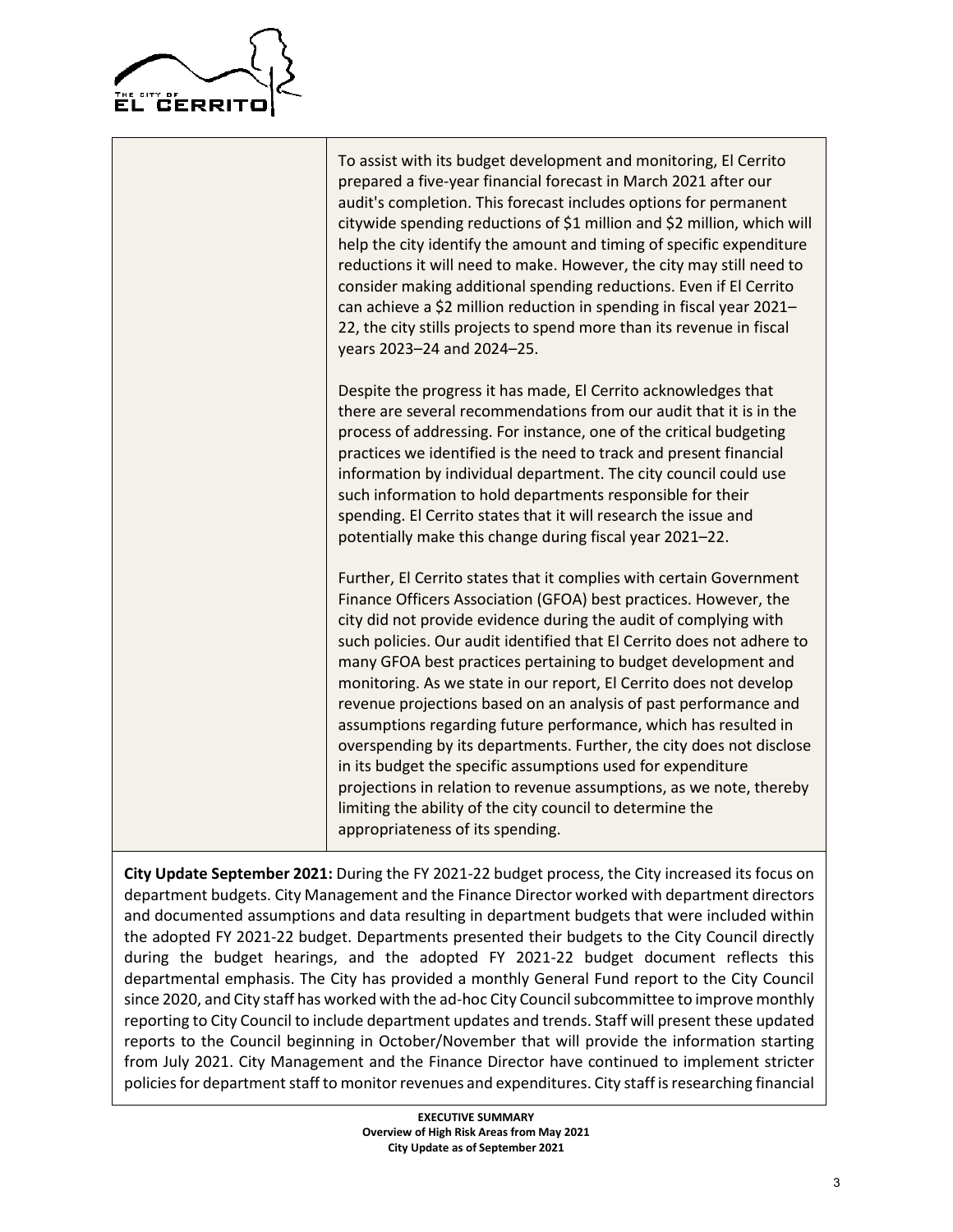

policies and working with the Financial Advisory Board and City Council to determine any recommended updates to the current Comprehensive Financial Polices as adopted by City Council policy that would change from the current policy of budgeting by fund.

City Management and the Finance Director continue to work directly with departments to monitor revenues and expenditures and hold staff accountable. Budget performance will be noted in future department director evaluations. Departments are being monitored by City Management to ensure appropriate spending within departments as well as compliance with the current financial policy to ensure spending authority by fund is not exceeded. As of September 2021 the preliminary, unaudited actuals show that all funds (including departments) met their targets for FY 2020-21. Additionally, the City Council passed a motion directing staff to set a goal of one million dollars minimum surplus funds annually moving forward, at the recommendation of the Financial Advisory Board (FAB).

City Management and the Finance Director have initiated a restructuring of the Finance Department. The incumbent Finance Supervisor will be retired as of September 30, and the position is proposed to be replaced by a Budget Manager position that will specifically focus on budgeting and financial analysis for the City, allowing City Management to be responsive to the City Council and the public in communicating budget strategies and information. This is expected to be presented to the City Council for approval in October, and staff will seek to fill this position by the end of the calendar year.

The City continues to follow GFOA best practices to use historical trends and analysis as the basis for financial projections, to develop and monitor the City's financial condition, and implement financial policies as adopted by the City Council. Current pandemic conditions continue to provide uncertainty within financial projections, however staff worked with our tax consultants HdL and department directors to provide a five-year General Fund projection included in the FY 2021-22 budget document. The budget document also includes details on the assumptions and trends that are reflected within the revenue and expenditure projections throughout the budget. Following the adoption of the FY 2021-22 budget and the receipt of the first tranche of ARPA funding, staff and the City Council has worked with consultant Management Partners using a model to develop a tenyear General Fund projection that was discussed with the City Council at their study session in August 2021. This model will continue to be updated with information and shared with the Council during the fiscal year and will be utilized for future budget processes.

### **Lack of Formal Financial Recovery Plan**

| California State Auditor's | El Cerrito states that it is working on its fiscal recovery plan to                                                              |
|----------------------------|----------------------------------------------------------------------------------------------------------------------------------|
| <b>Assessment Status:</b>  | include the elements we described in our report, and it anticipates                                                              |
| Pending                    | completing the plan in the summer of 2021. We look forward to<br>reviewing the city's fiscal recovery plan after its completion. |

**City Update September 2021:** The City Council adopted its FY 2021-22 budget in July 2021 that included many of the elements as discussed in the Corrective Action Plan sent to the State Auditor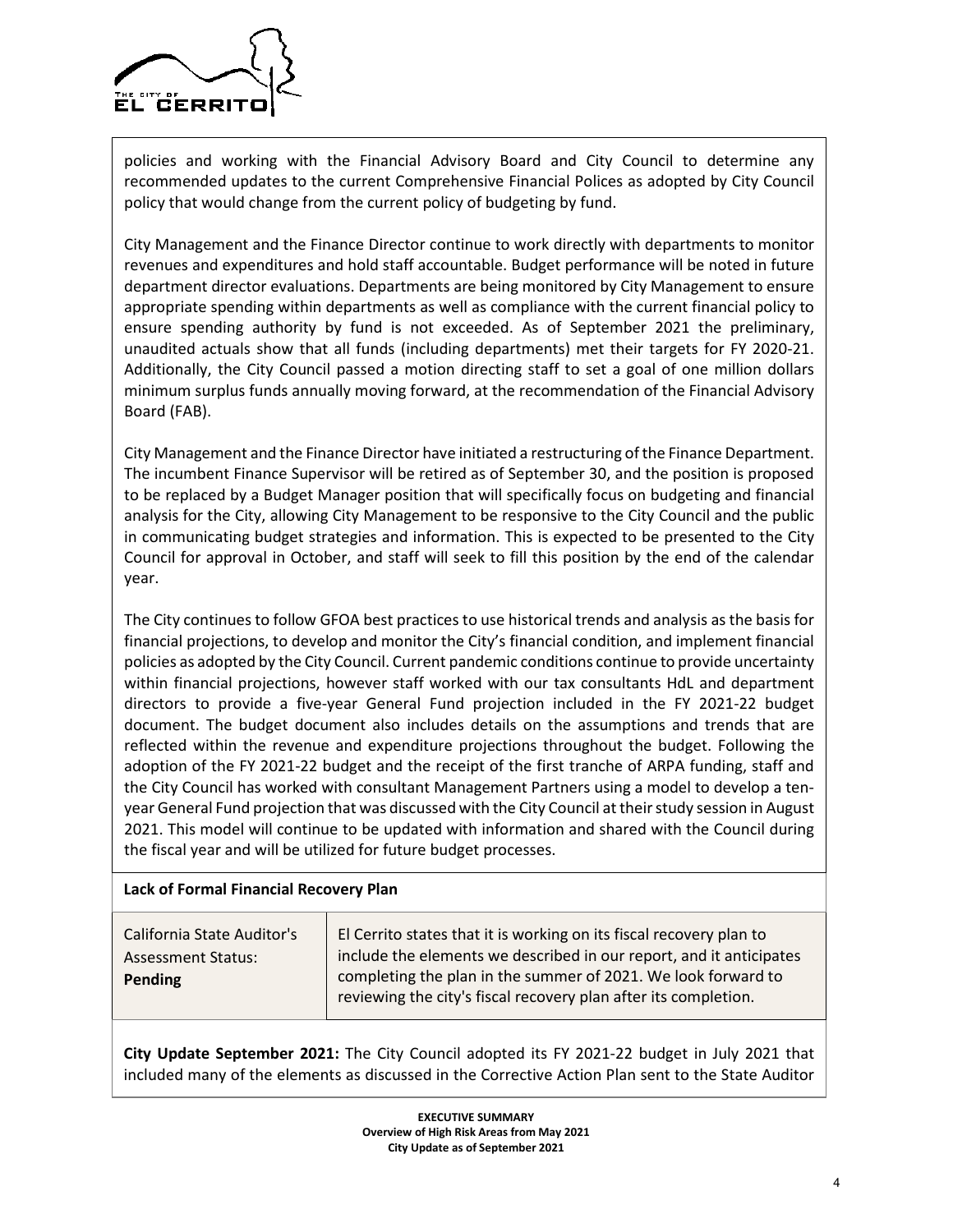

in May 2021, and both the Fiscal Response Plan adopted in 2020 and the Corrective Action Plan were included within the budget document. The Council then met on August 31, 2021 and held a study session facilitated by local government consultant Management Partners to discuss the City's shortterm recovery and long-term financial sustainability. The Fiscal Recovery and Sustainability Plan will move the City from its previous crisis response to a measured approach toward long term fiscal health. The Plan is currently in development and is expected to be adopted by the City Council within the next two months.

### **Insufficient Reductions In Ongoing Costs**

| California State Auditor's<br><b>Assessment Status:</b><br><b>Pending</b> | We are concerned that El Cerrito's corrective action plan does not<br>identify a targeted approach to reduce its spending. El Cerrito's five-<br>year forecast noted the need to make significant reductions in<br>spending starting with its fiscal year 2021-22 budget but did not<br>outline how it planned to do so. In response to our cost-reduction<br>recommendations, El Cerrito indicated that it is unlikely that it will<br>complete a salary and compensation study until fiscal year 2022-23.<br>As we acknowledge in our audit report, any effort by the city to<br>revise its salary costs will involve negotiations with its employee<br>unions. In March 2021, El Cerrito sent letters to its labor unions<br>requesting to meet and discuss the city's financial challenges.<br>However, to fully engage in salary negotiations, the city will need<br>information from a compensation study to substantiate any<br>proposed revisions to the compensation for its employees.<br>Moreover, the city could consider contracting certain city services<br>as we recommended. Despite initially disagreeing with this<br>recommendation, the city now states in its corrective action plan<br>that it will explore this option with the city council and the<br>community. |
|---------------------------------------------------------------------------|--------------------------------------------------------------------------------------------------------------------------------------------------------------------------------------------------------------------------------------------------------------------------------------------------------------------------------------------------------------------------------------------------------------------------------------------------------------------------------------------------------------------------------------------------------------------------------------------------------------------------------------------------------------------------------------------------------------------------------------------------------------------------------------------------------------------------------------------------------------------------------------------------------------------------------------------------------------------------------------------------------------------------------------------------------------------------------------------------------------------------------------------------------------------------------------------------------------------------------------------------------------------------------------------|
|                                                                           | In its corrective action plan, El Cerrito reiterates its belief that it is<br>limited in its ability to conduct a compensation study. Although the<br>city expressed concern regarding the cost of a study, it did not<br>address other key actions we recommended that it perform<br>beforehand, such as analyzing its organizational structure and the<br>functions it needs to achieve its goals and analyzing the duties and<br>responsibilities assigned to its current staff positions. Such an effort<br>should be undertaken before seeking a consultant to conduct a<br>compensation study. Further, the city's concern about the initial<br>cost of conducting a compensation study does not acknowledge the<br>long-term savings that could result from implementing changes<br>recommended from the study, such as potential opportunities to<br>reduce the costs of employee benefits, similar to the opportunities                                                                                                                                                                                                                                                                                                                                                           |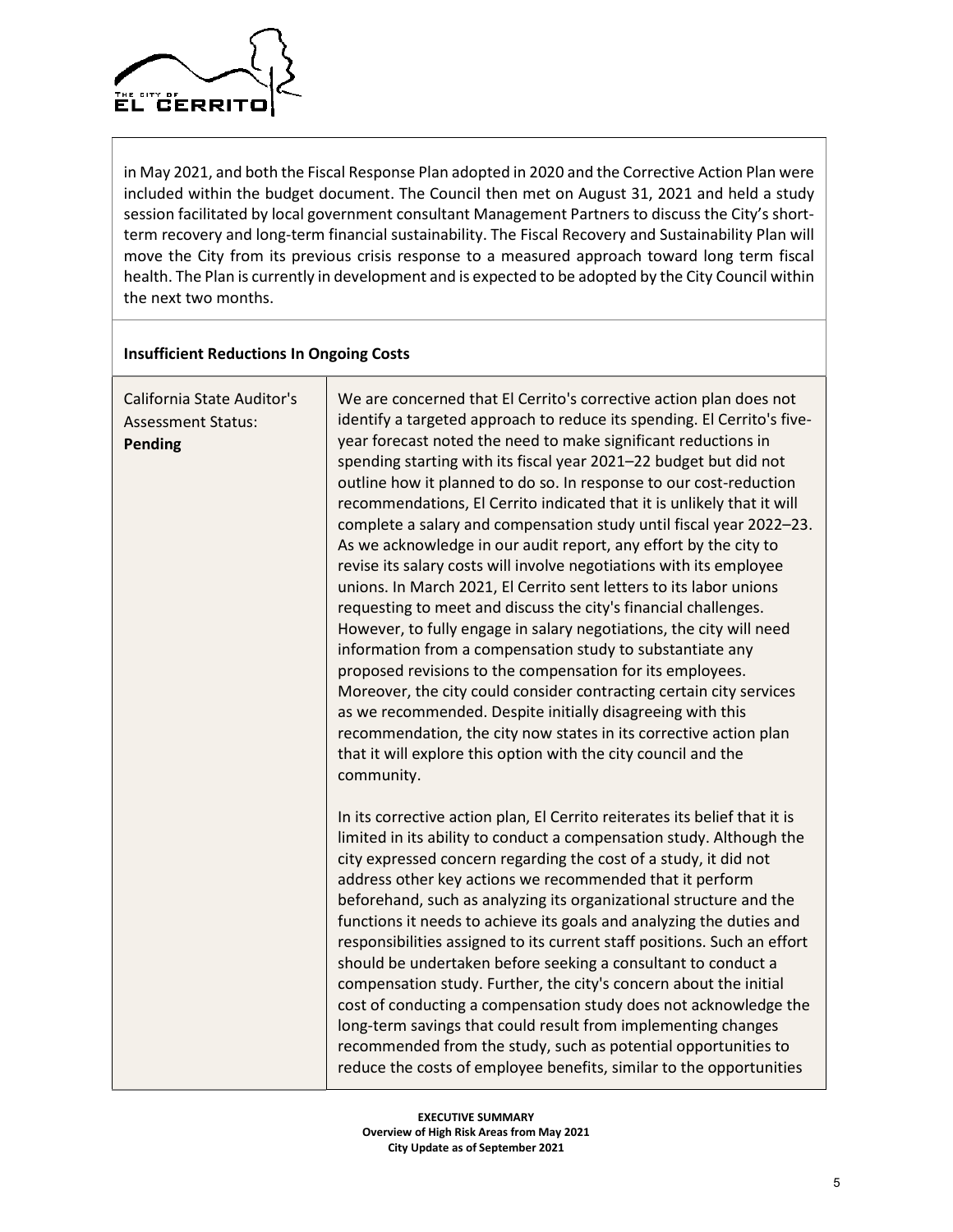

we note. By not conducting a compensation study and related analyses, El Cerrito is limiting its ability to reduce its spending.

Another example of an area that El Cerrito has not demonstrated its commitment to managing its spending pertains to salary increases for its management positions. Our audit described a process that the city used to authorize or agree to salary increases for certain management employees that exceeded the threshold established in the city's salary schedules. El Cerrito's response to the audit stated that the city had suspended the process for 2020 and would consider eliminating the process later in fiscal year 2020–21. However, El Cerrito now states in its corrective action plan that it will not consider permanently eliminating the process until the completion of a compensation study. The city manager stated that any changes to the city's salary structure would need to be studied to determine the best option for the city. However, our audit cited specific examples of management employees being paid in excess of the city's salary schedule and greater than similar positions of nearby cities, so we are unclear why a compensation study is necessary to determine whether this process should be eliminated.

Furthermore, El Cerrito's corrective action plan reiterates its initial response to the audit that it eliminated cost of living increases. However, this statement fails to disclose the full financial impact of the city's negotiations. Even though El Cerrito negotiated with its employee unions to eliminate cost-of-living salary increases for fiscal year 2020–21, it nevertheless agreed to such salary increases for subsequent years as we describe in our audit report. Consequently, the city should expect its costs to increase by at least \$1.7 million in fiscal year 2021–22, thereby placing greater pressure on it to identify other cost reductions. El Cerrito stated that it will freeze salaries during fiscal year 2021–22 for management employees not represented by an employee union, but it is unclear how long the city can continue to defer pay increases for that group.

**City Update September 2021:** The City Council has expressed interest in completing a comprehensive classification and compensation study, and the scope of work will include assessments of the functions and staffing of the organization with the intention of providing detailed information on the organization, staffing, and comparative compensation levels to the staff and the Council. This study will inform any further organizational assessment to evaluate staffing needs and opportunities. Staff still intends to issue an RFQ/RFP by the end of calendar year 2021. Based on the cost, staff will then determine with the City Council if funding is available, if budget amendments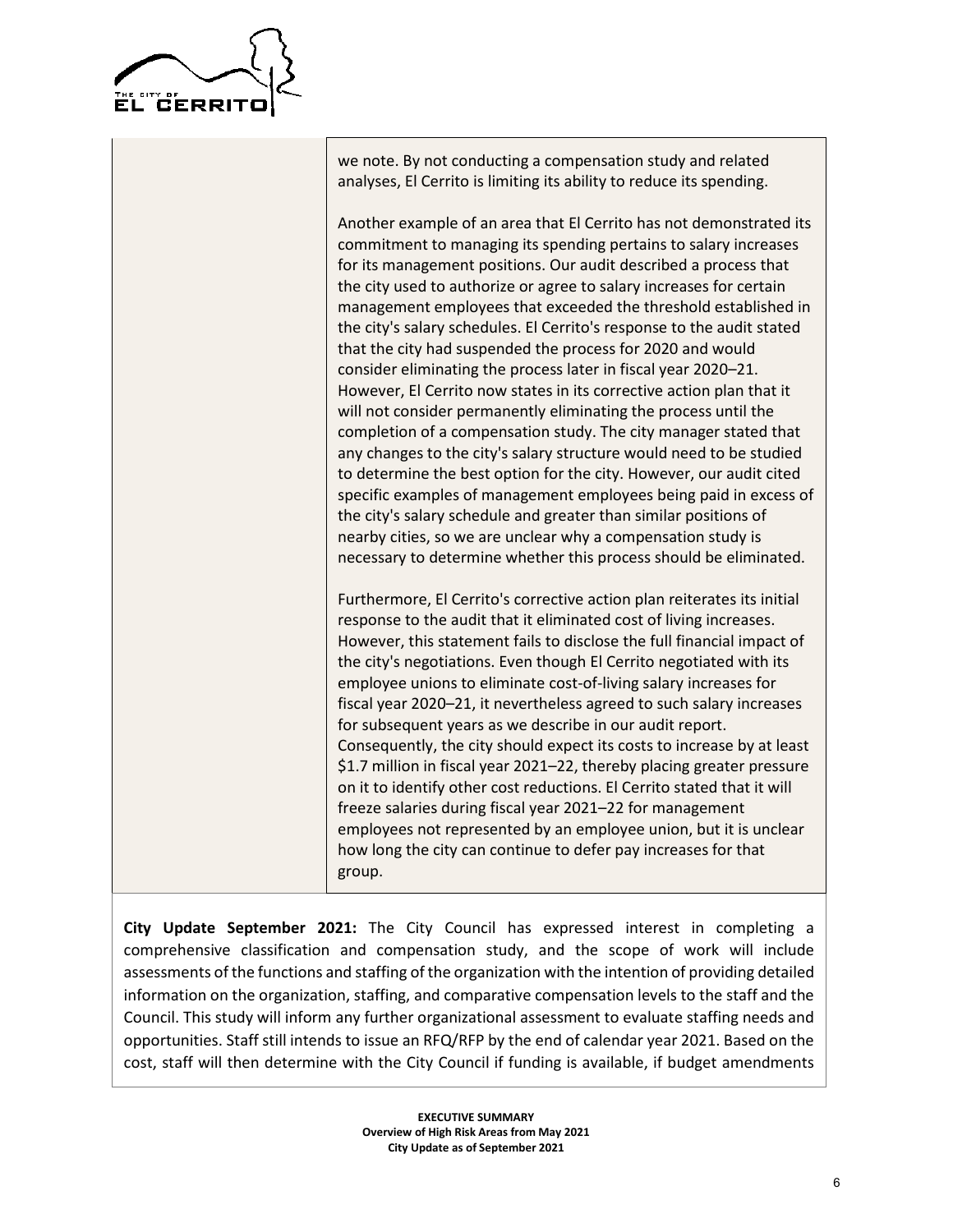

would be necessary to fund the study, or if the study should wait until the following fiscal year. It is not likely that this study will be completed in FY 2021-22.

The practice of salary increases for Management and Confidential (unrepresented) employees that exceed the control point has been indefinitely suspended, as the City has frozen salary increases for Management/Confidential since FY 2019-20 and has continued to do so through FY 2021-22. In addition, the City Council imposed an additional 2% contribution into CalPERS for a total of 3% in the last two fiscal years. Any permanent change to the compensation system that determines salaries would be considered pending the completion of a classification/compensation study and discussed with the City Council.

As previously indicated, other salary increases for FY 2021-22 were obligated per closed contracts for all represented employees within bargaining units. City Management worked with Local 1230 (representing Fire Department employees), the El Cerrito Police Employees Association (representing Police Department employees), SEIU (representing miscellaneous employees), and the Public Safety Management Association (representing Public Safety Management) to discuss the City's current financial situation and asked them to defer their COLAs that are included in their closed contracts for FY 2021-22. All represented bargaining units declined to defer their salary increases for FY 2021-22.

However, two of the units within PSMA (Police Chief and Fire Chief) agreed to increase their CalPERS contribution by 2% for a total of 14%. The current MOUs for Local 1230 and SEIU expire in June 2022, and City Management will work with the City Council with respect to its direction and authority during negotiations for the next MOUs.

The City Council discussed the recommendation to consider contracting out for Police and Fire services during their study session on August 31, 2021 and did not direct staff to perform an analysis for contracting out services at this time. Public Safety has historically been the highest priority and concern of residents of the City. The Council determined that they were not interested in pursuing a contract for police services; and while the Council discussed evaluating options for fire services, they also recognized the complications involved because the Kensington Fire Protection District contracts with the City for fire services. The City Council remains interested in the results of the classification/compensation study that will be conducted to inform their discussions on these departments, however the Council is not currently considering contracting with another agency for public safety services.

### **Missed Opportunities to Increase Revenue**

California State Auditor's Assessment Status: **Pending**

Although El Cerrito updated some fees for its swim center and senior services, it plans to conduct an analysis of demand and cost recovery as conditions relating to the COVID-19 pandemic are more stable. In May 2021, El Cerrito updated swim center fees and senior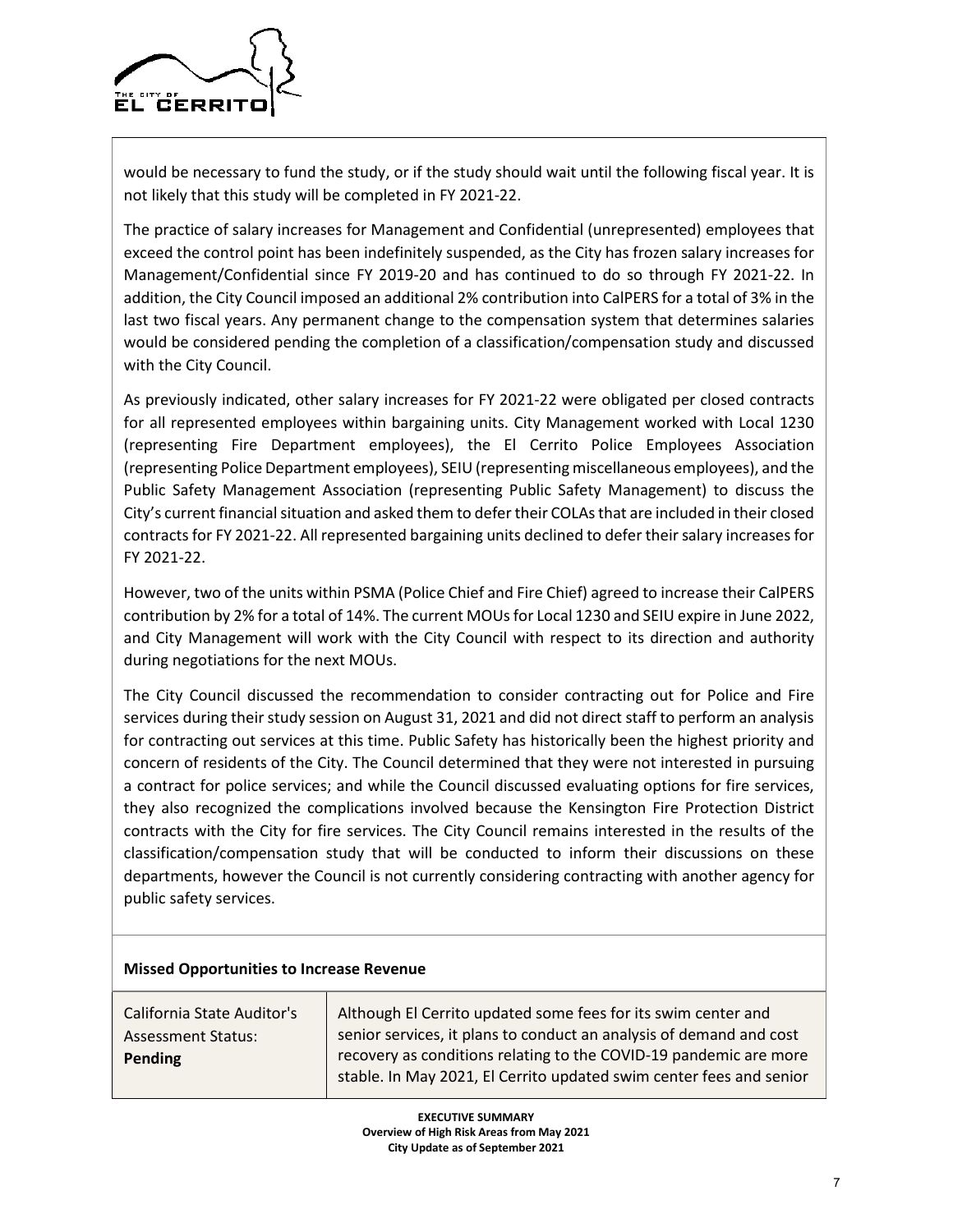

services fees in its master fee schedule. It increased many of its fees for its swim center by 2 to 10 percent, although those increases do not take effect until September 2021. For its senior services, the city increased the fee by \$1 for some of its services. While these fee increases are likely to result in greater revenue for the city, El Cerrito still has additional opportunities to increase its revenue.

City Update September 2021: • Recreation staff assessed various fees for swim center and senior services, and increased fees were included in the Master Fee Schedule approved by the City Council in May 2021. Staff will conduct an analysis on swim center demand, on senior services demand, and cost recovery once normal operations resume and a typical season can be conducted. Since the pandemic is ongoing, the date of completion cannot be estimated at this time. Other revenue opportunities, including grant funding, are continuously being sought out by staff and will continue to work with the City Council on any opportunities for increasing fees for services.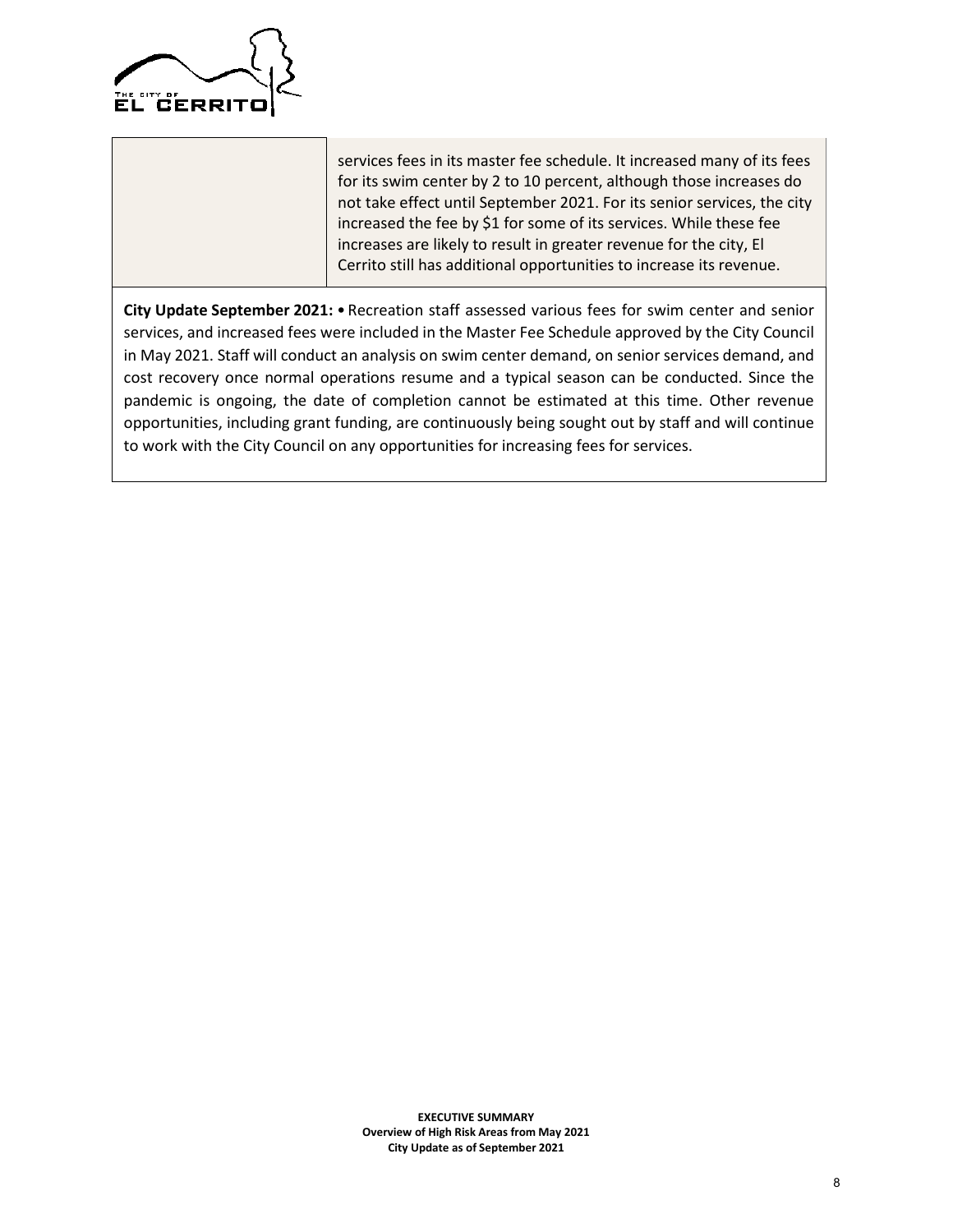

# **CITY OF EL CERRITO CORRECTIVE ACTION PLAN – STATE AUDIT 2020-803 Progress Report: September 16, 2021**

### **High Risk Issue # 1 Financial Condition and General Fund Reserves**

Overview: The City Council and City staff are determined to restore the City to fiscal health, increasing the General Fund reserves, and provide appropriate levels of service with respect to revenues. City staff will continue to monitor revenues and expenditures closely and work with the City Council to determine adjustments in a timely manner, if warranted.

| High Risk Area #1 -             | Response                           |           | <b>Corrective Action</b>               |
|---------------------------------|------------------------------------|-----------|----------------------------------------|
| <b>State Auditor</b>            | <b>May 2021</b>                    |           | <b>Updated: September 2021</b>         |
| <b>Recommendations</b>          |                                    |           |                                        |
| 1. To eliminate its reliance on | The Administration Agrees with     | $\bullet$ | The City's unaudited ending year       |
| short-term loans, El Cerrito    | this Recommendation - The          |           | totals reflects over \$2 million       |
| should address its              | Administration goal is to not      |           | surplus in the General Fund, not       |
| overspending and its revenue    | have to rely on a TRAN (Tax &      |           | including American Rescue Plan Act     |
| shortfalls as discussed         | Revenue Anticipation Note) in      |           | (ARPA) funding. The City met its       |
| throughout this report          | the future. The City will continue |           | reduced expenditure targets and,       |
|                                 | to work with the City Council on   |           | due to conservative projections and    |
|                                 | implementing strategies to         |           | a robust real estate market,           |
|                                 | achieve the                        |           | exceeded revenue targets. The          |
|                                 | GFOA recommended reserve           |           | surplus is targeted for General Fund   |
|                                 | levels that will eliminate the     |           | Reserves. Completed for FY 2020-       |
|                                 | need for a TRAN.                   |           | 21, and ongoing.                       |
|                                 |                                    | $\bullet$ | The City was allocated \$6.2 million   |
|                                 |                                    |           | from ARPA and has received its first   |
|                                 |                                    |           | payment in the amount of \$3.1         |
|                                 |                                    |           | million. This funding, per the         |
|                                 |                                    |           | direction of the City Council, will be |
|                                 |                                    |           | allocated to eligible expenditures for |
|                                 |                                    |           | FY 2020-21, intended to further        |
|                                 |                                    |           | improve the amount of General          |
|                                 |                                    |           | Fund balance. The City is working      |
|                                 |                                    |           | with our independent auditor           |
|                                 |                                    |           | Badawi & Associates and consultant     |
|                                 |                                    |           | Management Partners to ensure          |
|                                 |                                    |           | appropriate ARPA spending and          |
|                                 |                                    |           | reporting. Estimated Completion:       |
|                                 |                                    |           | FY 2021-22 and ongoing.                |
|                                 |                                    |           | <b>Responsible staff: City</b>         |
|                                 |                                    |           | <b>Management/Finance Department.</b>  |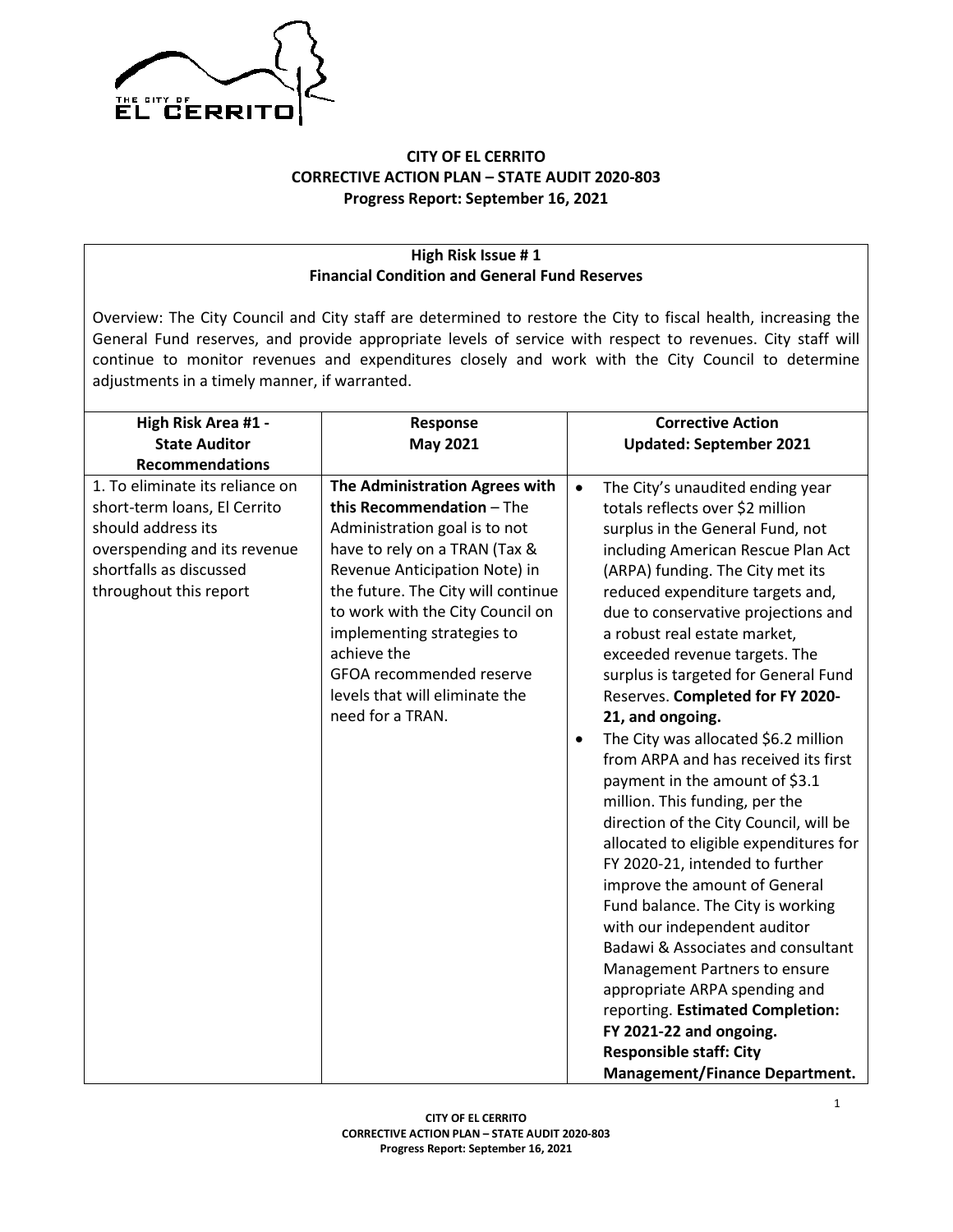

|                                                                                                                                                                                                                                                           |                                                                                                                                                                                                                                                                              | ٠                      | The FY 2020-21 audit is underway,<br>and, depending upon completed<br>audited actuals, expects that the<br>General Fund surplus plus ARPA<br>funding will result in a General Fund<br>balance of approximately \$4 million,<br>meeting the City's General Fund<br>minimum reserve target of 10%.<br><b>Completed. Responsible staff: City</b><br><b>Management/Finance Department.</b>                                                                                                                                               |
|-----------------------------------------------------------------------------------------------------------------------------------------------------------------------------------------------------------------------------------------------------------|------------------------------------------------------------------------------------------------------------------------------------------------------------------------------------------------------------------------------------------------------------------------------|------------------------|--------------------------------------------------------------------------------------------------------------------------------------------------------------------------------------------------------------------------------------------------------------------------------------------------------------------------------------------------------------------------------------------------------------------------------------------------------------------------------------------------------------------------------------|
|                                                                                                                                                                                                                                                           |                                                                                                                                                                                                                                                                              | $\bullet$              | Because of progress in increasing<br>General Fund reserve levels, the City<br>issued a TRAN amount of \$5.8<br>million for FY 2021-22, which is a<br>decrease from previous years; with<br>the next payment of ARPA funding<br>of \$3.1 million in 2022, the City<br>hopes to avoid the need for a TRAN<br>for FY 2022-23. Completed for FY<br>2021-22, and ongoing. Responsible<br>staff: Finance Department/City                                                                                                                   |
|                                                                                                                                                                                                                                                           |                                                                                                                                                                                                                                                                              | $\bullet$<br>$\bullet$ | Management.<br>The City Council passed a motion<br>directing staff to set a goal of one<br>million dollars minimum surplus<br>funds annually moving forward, at<br>the recommendation of the<br>Financial Advisory Board (FAB).<br><b>Estimated Completion: FY 2022-23</b><br>and ongoing.<br>City Management and Finance staff<br>have implemented stricter policies<br>for staff to monitor revenues and<br>expenditures and will continue to<br>report monthly to City Council on<br>budget performance. Completed<br>(May 2021). |
| 2. To ensure that its rising<br>pension costs do not jeopardize<br>the City's ability to provide<br>services to its residents or<br>contribute to potential<br>insolvency, El Cerrito should<br>identify and use alternative<br>methods of paying for the | The Administration Agrees with<br>this Recommendation $-$ As a<br>first step, the Administration has<br>been focused on building its<br>reserve levels. Establishing a<br>Section 115 Trust would be an<br>extension of those efforts. The<br>Administration intends to work | $\bullet$              | The City Council has directed City<br>staff to establish a Section 115<br>Trust. Staff is now researching<br>vendors and a recommended<br>funding policy for the City Council's<br>consideration. Financial policies are<br>also slated to be discussed by the<br>City's Financial Advisory Board in the                                                                                                                                                                                                                             |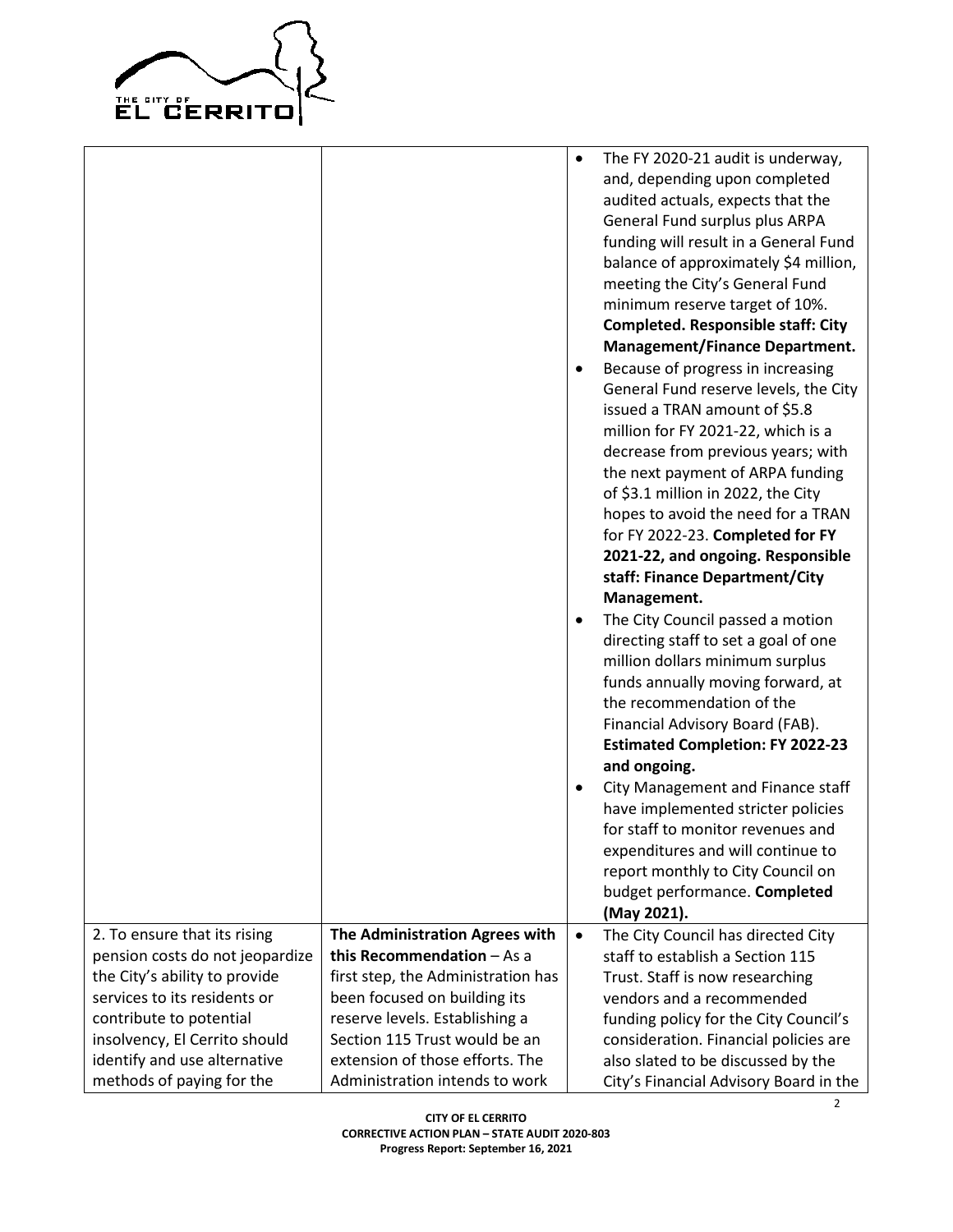

| obligation, such as establishing<br>a trust funded by the City or<br>through employee<br>contributions that invests<br>amounts that can be used to<br>pay for future pension benefits<br>and reduce future pension<br>costs                                                                                                                                                              | with the City Council to<br>recommend establishing a<br>Section 115 Trust or consider<br>other methods to fund CalPERS<br>obligations.                                                                                                                                                                                                                                                          | $\bullet$ | coming months. Estimated<br>completion: FY 2022-23.<br><b>Responsible staff: City</b><br><b>Management/Finance</b><br><b>Department/Human Resources.</b><br>The City Council directed staff to<br>work with all employee bargaining<br>units to negotiate increased<br>contributions to CalPERS. The<br>Management/Confidential group<br>(which is unrepresented), the Fire<br>Chief, and the Police Chief are now<br>contributing an additional 2% as of<br>FY 2021-22. Estimated completion:<br>to be determined. Responsible |
|------------------------------------------------------------------------------------------------------------------------------------------------------------------------------------------------------------------------------------------------------------------------------------------------------------------------------------------------------------------------------------------|-------------------------------------------------------------------------------------------------------------------------------------------------------------------------------------------------------------------------------------------------------------------------------------------------------------------------------------------------------------------------------------------------|-----------|---------------------------------------------------------------------------------------------------------------------------------------------------------------------------------------------------------------------------------------------------------------------------------------------------------------------------------------------------------------------------------------------------------------------------------------------------------------------------------------------------------------------------------|
|                                                                                                                                                                                                                                                                                                                                                                                          |                                                                                                                                                                                                                                                                                                                                                                                                 |           | staff: City Management/Human<br>Resources.                                                                                                                                                                                                                                                                                                                                                                                                                                                                                      |
| 3. To ensure that its policy of<br>allowing individuals to remain<br>as members of City-sponsored<br>health care plans upon<br>retirement does not result in<br>additional costs for the City, El<br>Cerrito should calculate the<br>subsidy it provides to those<br>retirees and charge them for<br>the difference in cost resulting<br>from their inclusion in the<br>health care pool | The Administration Agrees with<br>this Recommendation - The<br>Administration intends to work<br>with its benefits broker to<br>determine the cost of the<br>implicit subsidy that is provided<br>to retirees by allowing them to<br>stay on the City's plan (at the<br>retiree's cost), and work with<br>the City Council on<br>implementing this subsidy fee to<br>those respective retirees. | $\bullet$ | City staff is working with the City's<br>benefits broker to determine the<br>cost impact of retirees on the<br>healthcare plan and will implement<br>fees to recover the cost. Estimated<br>completion: FY 2021-22.<br><b>Responsible staff: Human</b><br><b>Resources/City Management.</b>                                                                                                                                                                                                                                     |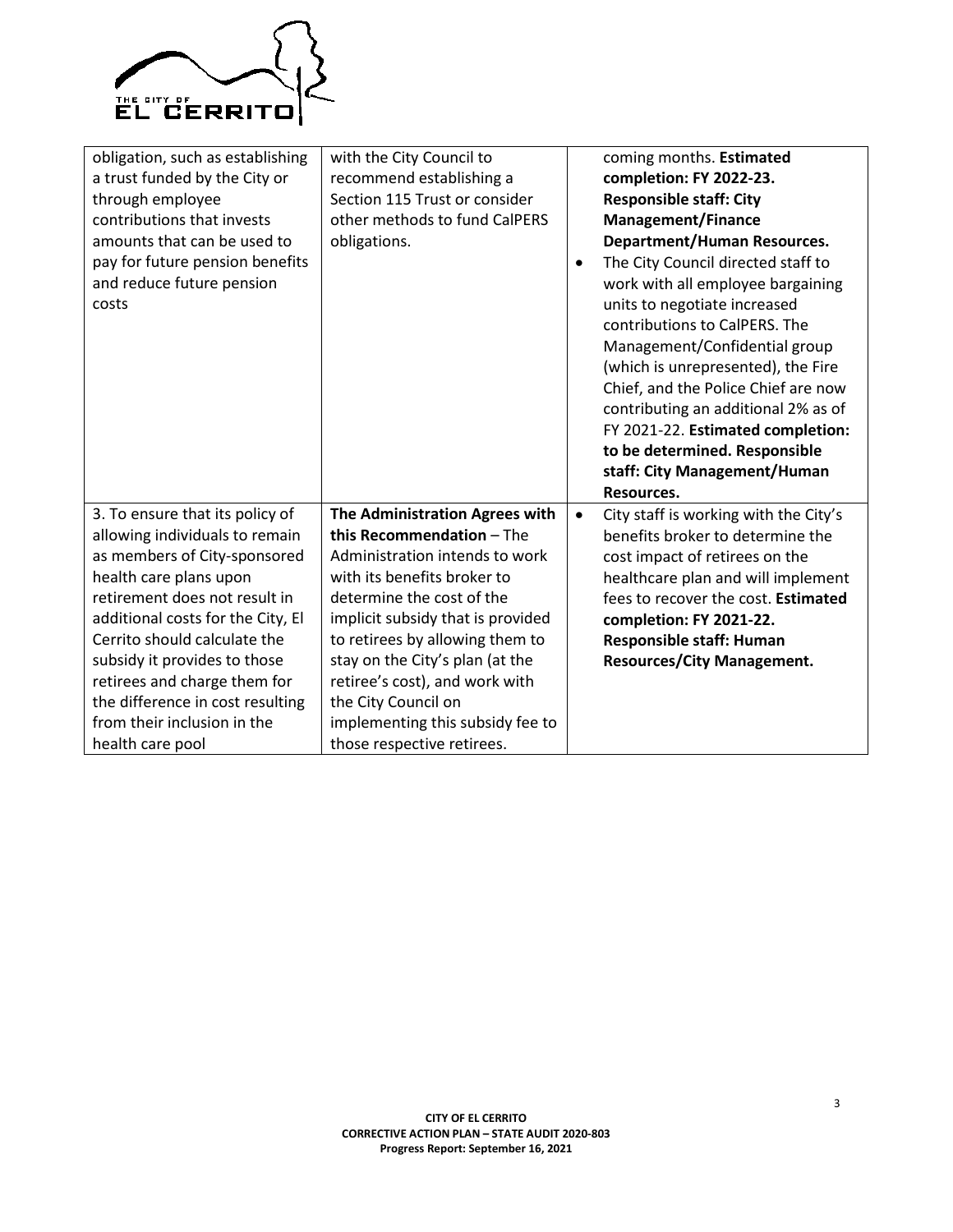

# **High Risk Issue # 2 Budget Development and Monitoring**

Overview: The City is committed to continuous improvement in implementing policies and procedures that conform with best practices in local government, and to provide information to the City Council and the community in order to make informed and educated decisions.

|            | High Risk Area #2 -<br><b>State Auditor</b> | Response                          |           | <b>Corrective Action</b><br><b>Updated: September 2021</b> |
|------------|---------------------------------------------|-----------------------------------|-----------|------------------------------------------------------------|
|            | <b>Recommendations</b>                      |                                   |           |                                                            |
|            | 1. El Cerrito should adopt GFOA             | The Administration Agrees with    | $\bullet$ | The City continues to follow GFOA                          |
|            | budgeting best practices that               | this Recommendation - The         |           | best practices to use historical                           |
|            | specifically include the                    | Administration believes in        |           | trends and analysis as the basis for                       |
| following: |                                             | continuous improvement. The       |           | financial projections. Current                             |
| $\circ$    | Using historical trends                     | Administration is committed to    |           | pandemic conditions continue to                            |
|            | and analysis as the                         | implementing procedures that      |           | provide uncertainty within the                             |
|            | basis for financial                         | hold departments accountable      |           | projections, however for FY 2021-22                        |
|            | projections.                                | in keeping with best practices.   |           | staff worked with our tax                                  |
| O          | Expanding its monthly                       |                                   |           | consultants and department                                 |
|            | revenue and                                 | The Administration does adhere    |           | directors to provide a five-year                           |
|            | expenditure budget                          | to GFOA Budgeting Best            |           | General Fund projection that was                           |
|            | updates to include                          | Practices (such as using          |           | presented to the City Council and                          |
|            | comparisons to actual                       | historical trends analysis as the |           | included in the FY 2021-22 budget                          |
|            | results to minimize                         | basis for projections, monthly    |           | document. Completed. Responsible                           |
|            | overspending                                | updates do include comparison     |           | staff: Finance Department/City                             |
| $\circ$    | Establishing                                | to actuals) and has consistently  |           | Management.                                                |
|            | procedures to prevent,                      | been awarded the GFOA             | $\bullet$ | Following the adoption of the FY                           |
|            | detect, and correct                         | <b>Distinguished Budget</b>       |           | 2021-22 budget and the receipt of                          |
|            | deviations from                             | Presentation Award.               |           | ARPA funding, staff and the City                           |
|            | adopted budgets                             |                                   |           | Council has worked with                                    |
|            | during the fiscal year to                   |                                   |           | Management Partners to develop a                           |
|            | ensure that                                 |                                   |           | ten-year General Fund projection                           |
|            | departments do not                          |                                   |           | model. This was discussed with the                         |
|            | significantly overspend.                    |                                   |           | City Council at their study session in                     |
|            |                                             |                                   |           | August 2021 and will continue to be                        |
|            |                                             |                                   |           | updated with information. The ten-                         |
|            |                                             |                                   |           | year projection will be shared in                          |
|            |                                             |                                   |           | detail with the Council as the Fiscal                      |
|            |                                             |                                   |           | Recovery and Sustainability Plan is                        |
|            |                                             |                                   |           | completed, and during the fiscal                           |
|            |                                             |                                   |           | year. Completed for FY 2021-22,                            |
|            |                                             |                                   |           | ongoing. Responsible staff: Finance                        |
|            |                                             |                                   |           | <b>Department/City Management.</b>                         |
|            |                                             |                                   |           | City staff has worked with the City                        |
|            |                                             |                                   |           | Council subcommittee to improve                            |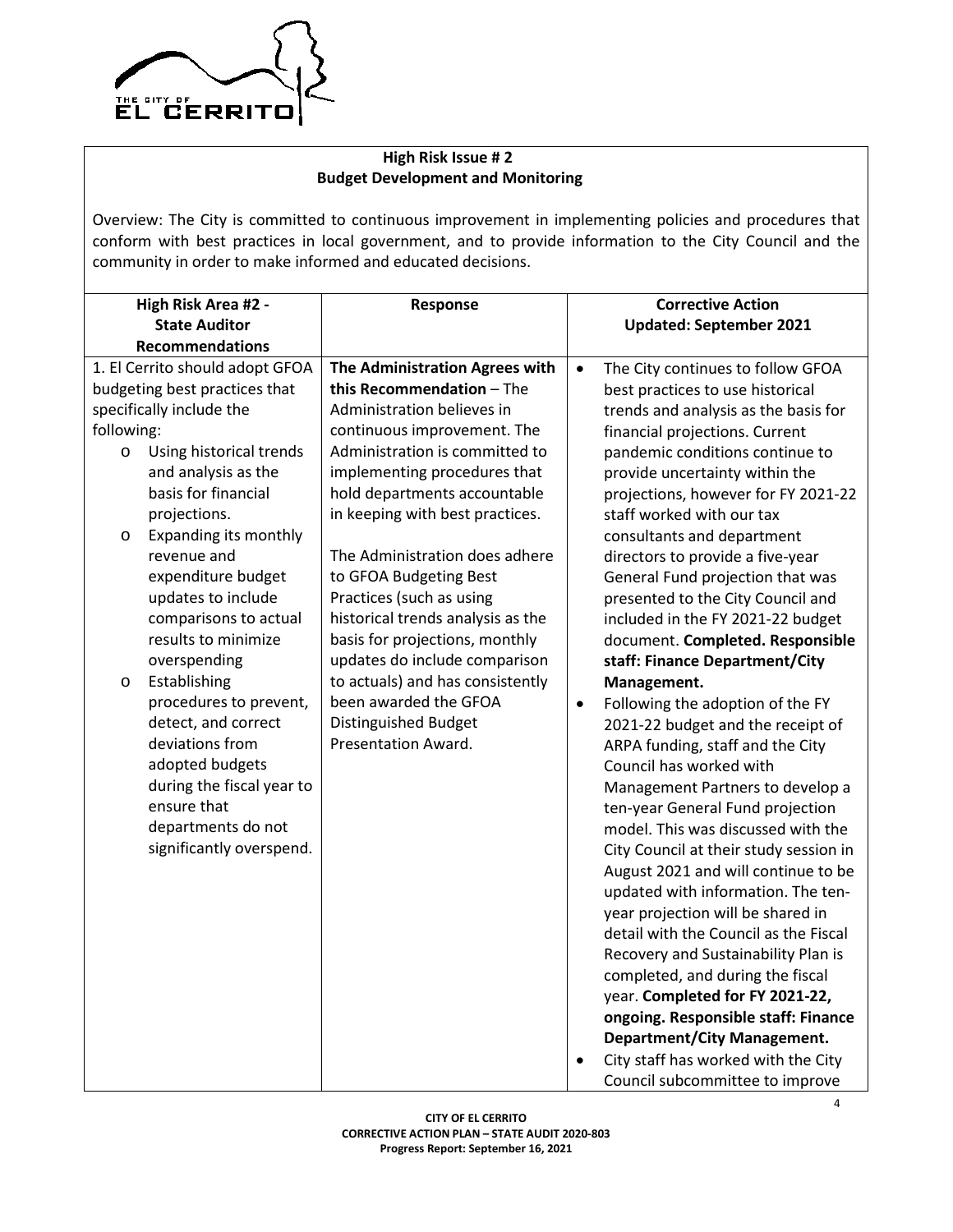

| <b>Department/City Management.</b><br>City Management and the Finance<br>٠<br>Director have implemented stricter<br>policies for department staff to<br>monitor revenues and expenditures.<br>Completed (May 2021).                                                                                                                                                                                                                                                                                                                                                                                                                                                                                                                                                                                                                                         |
|-------------------------------------------------------------------------------------------------------------------------------------------------------------------------------------------------------------------------------------------------------------------------------------------------------------------------------------------------------------------------------------------------------------------------------------------------------------------------------------------------------------------------------------------------------------------------------------------------------------------------------------------------------------------------------------------------------------------------------------------------------------------------------------------------------------------------------------------------------------|
| The Administration Agrees with<br>City Management and the Finance<br>$\bullet$<br>this Recommendation - The<br>Director worked with department<br>Administration plans to provide<br>directors and documented<br>documentation of assumptions<br>assumptions and data resulting in<br>and data for Department<br>department budgets that were<br>projections to the City Council.<br>included within the adopted FY<br>Each Department will continue<br>2021-22 budget. Directors<br>to be required to submit<br>presented their budgets directly to<br>assumptions with revenue and<br>the City Council during the FY 2021-<br>expense projections as<br>22 budget hearings. City<br>Management and Finance continue<br>to meet with directors regularly to<br>review progress. Completed.<br><b>Responsible staff: City</b><br>Management/Finance.        |
| The Administration Agrees with<br>City staff has worked with the City<br>$\bullet$<br>this Recommendation - The<br>Council subcommittee to improve<br>Administration will consult with<br>monthly reporting to City Council to<br>the Financial Advisory Board<br>include department updates and<br>(FAB) to review the City's<br>trends. Staff will present these<br>current Comprehensive<br>updated reports to the Council<br>Financial Policy, which calls for<br>beginning in October/November.<br>budgeting by Fund, to consider<br><b>Estimated completion: In progress,</b><br>the impacts of budgeting by<br>October/November 2021.<br>Department. If the FAB<br>City staff is researching financial<br>$\bullet$<br>recommends and the City<br>policies and working with the<br>Council approves this policy<br>Financial Advisory Board and City |
| change, the information                                                                                                                                                                                                                                                                                                                                                                                                                                                                                                                                                                                                                                                                                                                                                                                                                                     |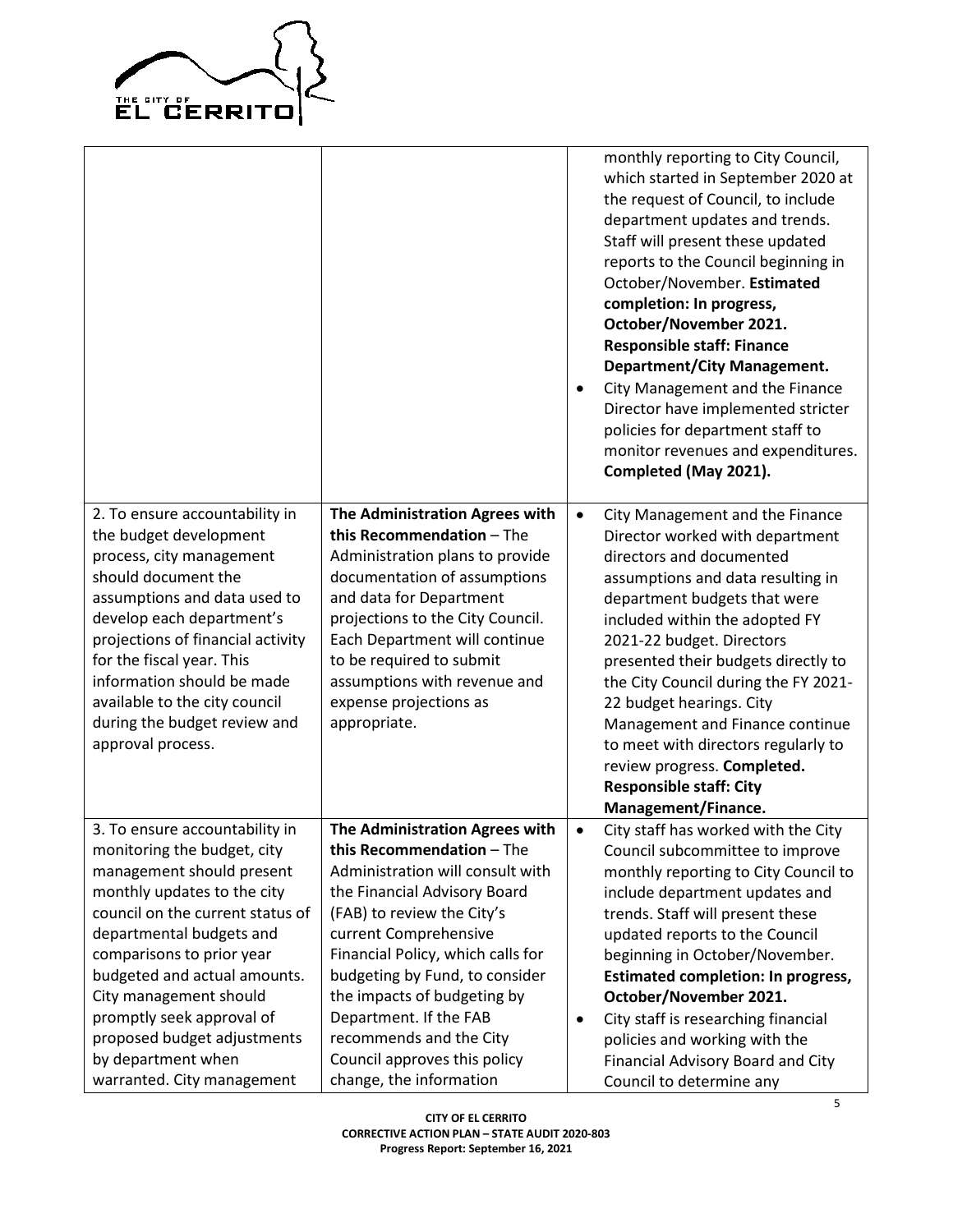

| should also prepare and           | provided to the City Council will |           | recommended updates to the policy        |
|-----------------------------------|-----------------------------------|-----------|------------------------------------------|
| provide supporting                | provide justification by          |           | that would change from the current       |
| documentation to justify any      | Department (including revenues,   |           | policy of budgeting by fund.             |
| budget increases.                 | expenditures, and adjustments).   |           | <b>Estimated completion: FY 2021-22.</b> |
|                                   |                                   |           | <b>Responsible staff: Finance</b>        |
|                                   |                                   |           | <b>Department/City Management.</b>       |
| 4. To ensure that it fulfills its | The Administration Agrees with    | $\bullet$ | The City has provided a monthly          |
| duty to guard the fiscal health   | this Recommendation - The City    |           | General Fund report to the City          |
| of the city, the city council     | Council has directed staff to     |           | Council since 2020, and is working       |
| should direct staff to provide    | provide monthly financial         |           | to improve this monthly reporting to     |
| the information described         | reports, and this has been done   |           | include department updates and           |
| above and regularly review        | since mid-2020. The               |           | trends. Estimated completion:            |
| such documents.                   | Administration is committed to    |           | October/November 2021.                   |
|                                   | continuing this practice that     |           | <b>Responsible staff: Finance</b>        |
|                                   | includes the recommendations      |           | <b>Department/City Management.</b>       |
|                                   | from the State Auditor that are   |           |                                          |
|                                   | contained in this risk area.      |           |                                          |
| 5. To ensure that departments     | The Administration Agrees with    | $\bullet$ | City Management and the Finance          |
| do not exceed their budgeted      | this Recommendation -- The        |           | Director have implemented policies       |
| spending authority, the city      | current financial policy and the  |           | for departments to monitor               |
| should establish and enforce      | adopted budget gives the City     |           | revenues and expenditures and hold       |
| safeguards within its financial   | spending authority at the fund    |           | staff accountable. Budget                |
| system that prevent               | level, which permits              |           | performance will be noted in future      |
| expenditure from being            | departments to balance funding    |           | department director evaluations.         |
| incurred without appropriate      | needs with available budgeted     |           | Finance staff have been directed to      |
| budget authorization.             | funds within the line-item        |           | return payment requests to               |
|                                   | budget. In the short term, the    |           | departments not in compliance and        |
|                                   | Administration will hold          |           | report discrepancies to the Finance      |
|                                   | departments accountable to        |           | Director. Departments are being          |
|                                   | prevent the total departmental    |           | monitored by City Management to          |
|                                   | budget being exceeded. In the     |           | ensure appropriate spending within       |
|                                   | long term, departments will       |           | departments as well as compliance        |
|                                   | continue to be required to        |           | with the current financial policy to     |
|                                   | analyze their line item budgets   |           | ensure spending authority by fund is     |
|                                   | to ensure there are adequate      |           | not exceeded. Completed. (May            |
|                                   | funds before submitting           |           | 2021) Note: As of September 2021         |
|                                   | payment requests to Finance,      |           | the preliminary, unaudited actuals       |
|                                   | and/or submit a budget transfer   |           | show that all funds met their            |
|                                   | request to Finance moving funds   |           | targets for FY 2020-21.                  |
|                                   | where available to cover the      | $\bullet$ | City Management and the Finance          |
|                                   | expense                           |           | Director have initiated a                |
|                                   |                                   |           | restructuring of functions in the        |
|                                   |                                   |           | Finance Department. The incumbent        |
|                                   |                                   |           | Finance Supervisor will be retired as    |
|                                   |                                   |           | of September 30, and the position is     |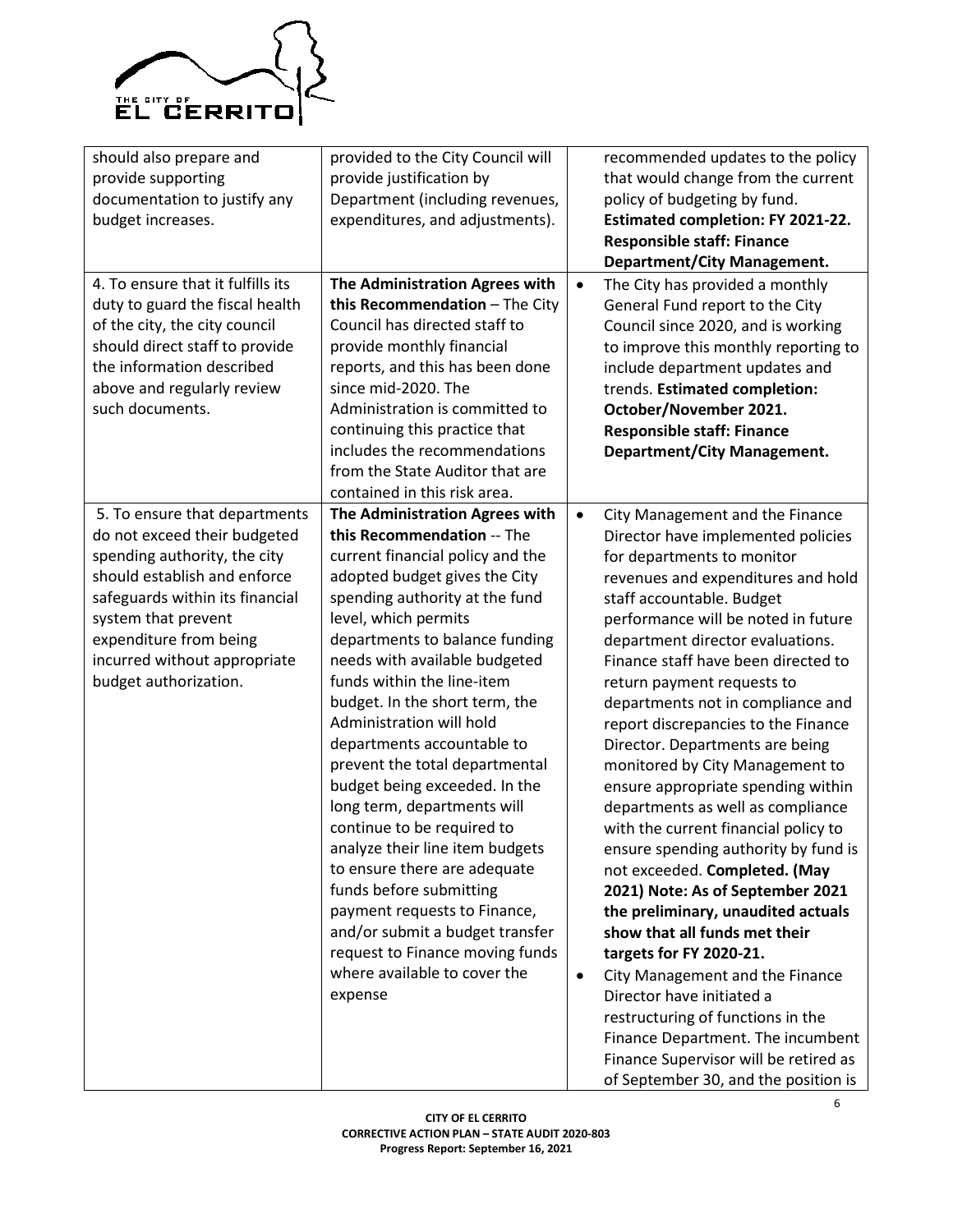

|  | proposed to be replaced by a              |
|--|-------------------------------------------|
|  | <b>Budget Manager position that will</b>  |
|  | specifically focus on budgeting and       |
|  | financial analysis for the City,          |
|  | allowing City Management to be            |
|  | responsive to the City Council and        |
|  | the public in communicating budget        |
|  | strategies and information. This          |
|  | classification is being developed and     |
|  | is expected to be presented to the        |
|  | City Council for approval in October,     |
|  | and staff will seek to fill this position |
|  | by the end of the calendar year.          |
|  | <b>Expected Completion: December</b>      |
|  | 2021.                                     |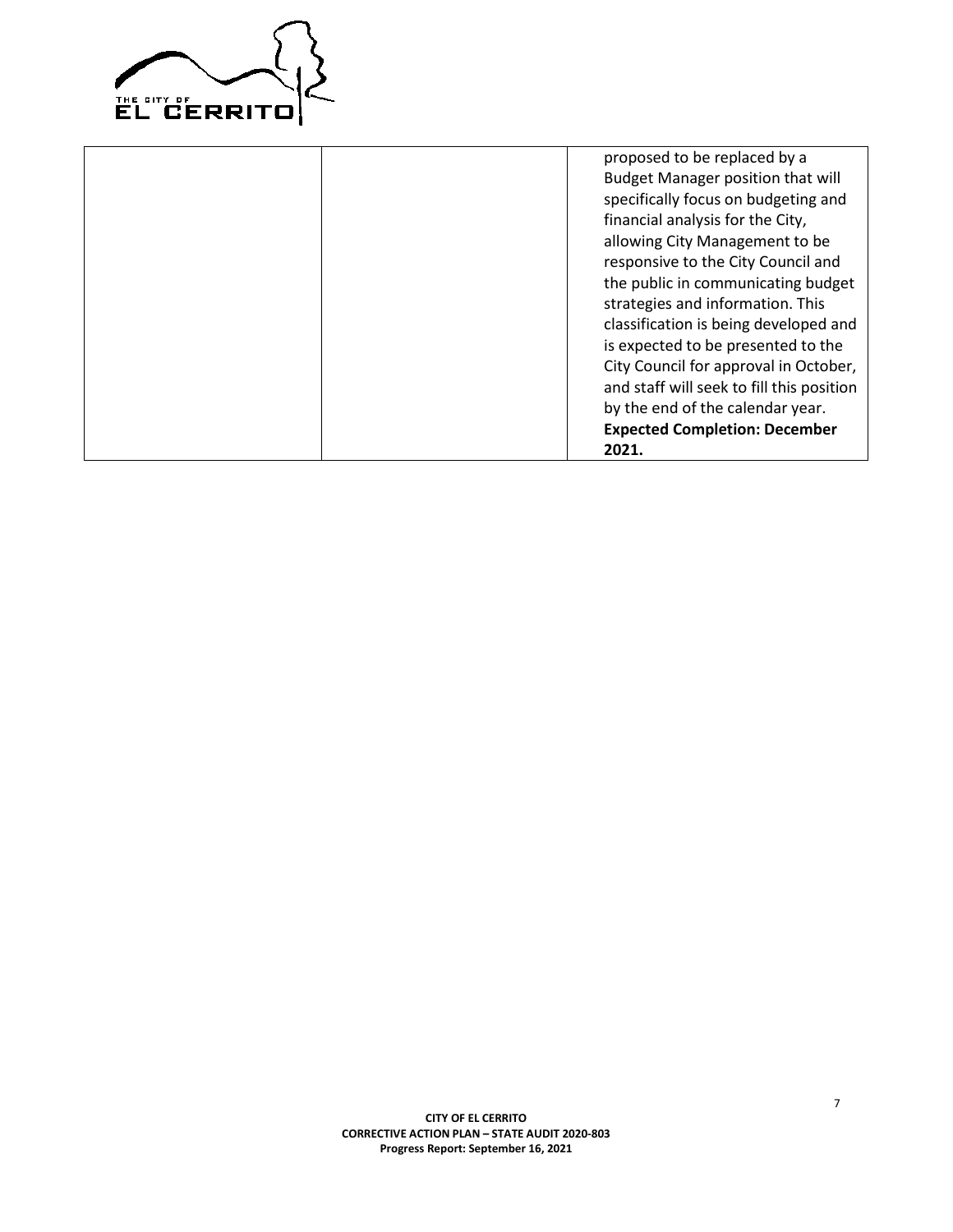

# **High Risk Issue # 3 Fiscal Recovery Plan**

Overview: The City will develop and implement a Fiscal Recovery Plan that will focus on financial sustainability and accountability.

| High Risk Area #3 -                                                                                                                                                                                                                                                                                                                                                                                                                                                                                                                                                | Response                                                                                                                                                                                                                                                                                                                                                                                                                                |           | <b>Corrective Action</b>                                                                                                                                                                                                                                                                                                                                                                                                                                                                                                                                                                                                                                                                                                                                                                                                                                                      |
|--------------------------------------------------------------------------------------------------------------------------------------------------------------------------------------------------------------------------------------------------------------------------------------------------------------------------------------------------------------------------------------------------------------------------------------------------------------------------------------------------------------------------------------------------------------------|-----------------------------------------------------------------------------------------------------------------------------------------------------------------------------------------------------------------------------------------------------------------------------------------------------------------------------------------------------------------------------------------------------------------------------------------|-----------|-------------------------------------------------------------------------------------------------------------------------------------------------------------------------------------------------------------------------------------------------------------------------------------------------------------------------------------------------------------------------------------------------------------------------------------------------------------------------------------------------------------------------------------------------------------------------------------------------------------------------------------------------------------------------------------------------------------------------------------------------------------------------------------------------------------------------------------------------------------------------------|
| <b>State Auditor Recommendations</b>                                                                                                                                                                                                                                                                                                                                                                                                                                                                                                                               |                                                                                                                                                                                                                                                                                                                                                                                                                                         |           | <b>Updated: September 2021</b>                                                                                                                                                                                                                                                                                                                                                                                                                                                                                                                                                                                                                                                                                                                                                                                                                                                |
| 1. To ensure accountability in its<br>fiscal recovery process, El Cerrito<br>should develop and adopt a<br>financial recovery plan by July<br>2021 that describes its goals and<br>intended corrective actions,<br>prioritizes its resources, identifies<br>individuals responsible for<br>monitoring its progress in<br>implementing each action, and<br>outlines when it anticipates<br>completing key milestones<br>related to each action. City<br>management should also inform<br>the city council quarterly of its<br>progress in implementing the<br>plan. | <b>The Administration Agrees</b><br>with this Recommendation<br>- The Administration will<br>expand upon the City's<br>existing Fiscal Response Plan<br>to include the State<br>Auditor's recommended<br>additions. This will be a<br>living document that will<br>continue to serve as the<br>City's roadmap to financial<br>stability in FY 2025-26. The<br>City Council will be informed<br>quarterly on<br>implementation progress. | $\bullet$ | The City Council adopted its FY 2021-<br>22 budget in July 2021 that included<br>many of the elements as discussed in<br>the Corrective Action Plan sent to the<br>State Auditor in May 2021, and both<br>the Fiscal Response Plan adopted in<br>2020 and the Corrective Action Plan<br>were included within the budget<br>document. The Council then met on<br>August 31, 2021 and held a study<br>session facilitated by local<br>government consultant Management<br>Partners to discuss the City's short-<br>term recovery and long-term financial<br>sustainability. The Fiscal Recovery and<br>Sustainability Plan will move the City<br>from its previous crisis response to a<br>measured approach toward long term<br>fiscal health. The Plan is currently in<br>development and is expected to be<br>adopted by the City Council in the<br>coming months. Estimated |
|                                                                                                                                                                                                                                                                                                                                                                                                                                                                                                                                                                    |                                                                                                                                                                                                                                                                                                                                                                                                                                         |           | completion: December 2021.<br><b>Responsible staff: City Management.</b>                                                                                                                                                                                                                                                                                                                                                                                                                                                                                                                                                                                                                                                                                                                                                                                                      |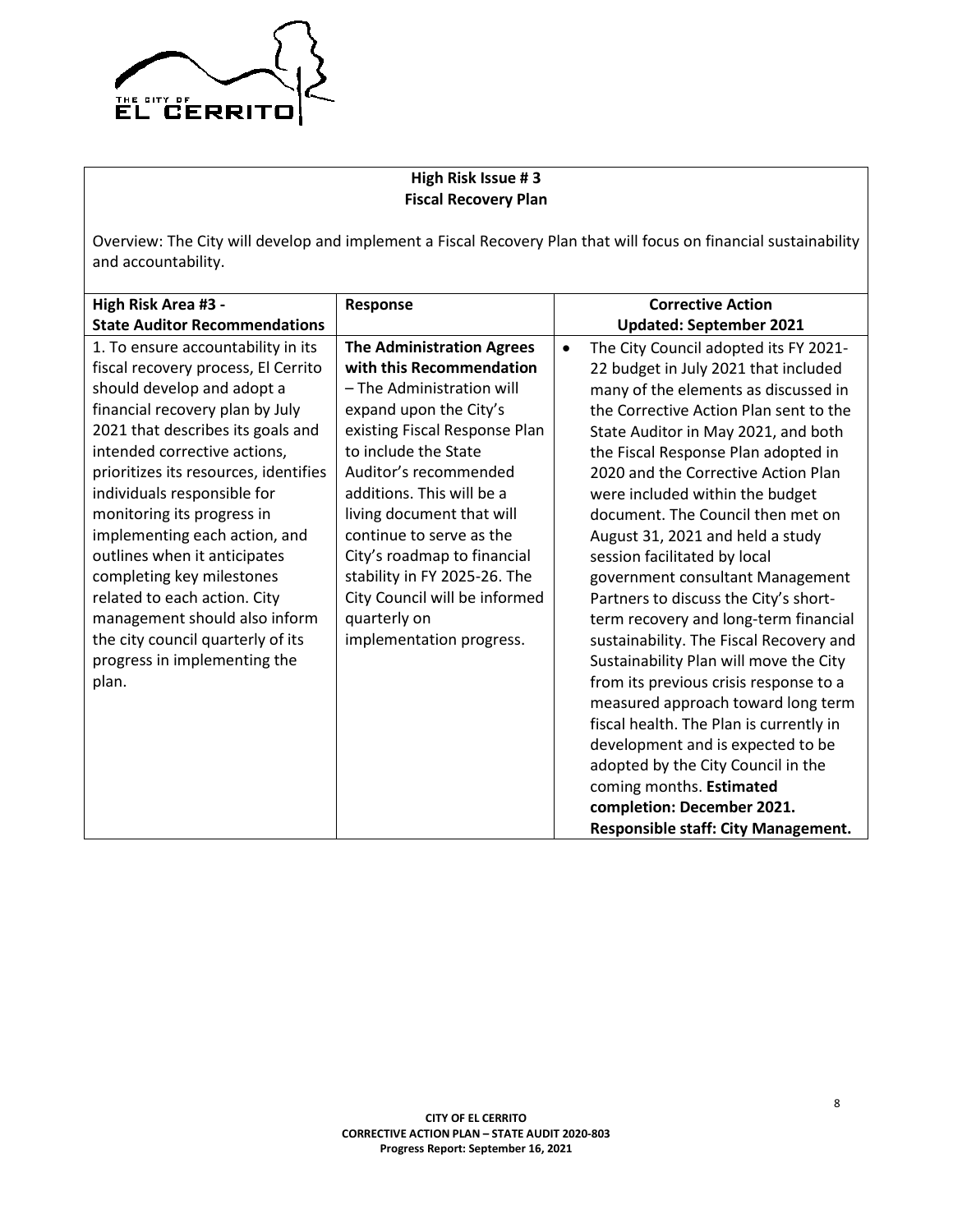

# **High Risk Issue # 4 Reducing Costs**

Overview: The City will work to ensure that expenses, particularly in personnel, are at appropriate levels within the City's resources while allowing the City to recruit and retain a talented staff to provide services. City management will work with all bargaining units to ensure fair and reasonable compensation that is consistent with ensuring the financial sustainability of the City.

| High Risk Area #4 -                  | Response                         |           | <b>Corrective Action</b>                  |
|--------------------------------------|----------------------------------|-----------|-------------------------------------------|
| <b>State Auditor Recommendations</b> |                                  |           | <b>Updated: September 2021</b>            |
| 1. To identify potential savings     | <b>The Administration Agrees</b> | $\bullet$ | The City Council has expressed            |
| and efficiencies, El Cerrito should  | with this Recommendation -       |           | interest in completing a                  |
| perform the following tasks:         | A comprehensive study of         |           | comprehensive classification and          |
| By September 2021,<br>$\circ$        | the City's classification and    |           | compensation study, and the scope of      |
| conduct an analysis of               | compensation structure           |           | work will include assessments of the      |
| the organizational                   | (including total                 |           | functions and staffing of the             |
| structure of the city and            | compensation - not just base     |           | organization with the intention of        |
| assess the functions it              | salaries) would be beneficial    |           | providing detailed information on the     |
| needs to achieve its goals           | to the City. However, costs      |           | organization, staffing, and               |
| Based on the results of<br>$\circ$   | are expected to exceed           |           | comparative compensation levels to        |
| the organizational                   | \$100,000. If the City Council   |           | the staff and the Council. This study     |
| structure study, conduct             | directed the Administration      |           | will inform any further organizational    |
| an analysis of the duties            | to allocate funding for a        |           | assessment to evaluate staffing needs     |
| and responsibilities                 | comprehensive classification     |           | and opportunities. Staff still intends to |
| assigned to each of the              | and compensation study,          |           | issue an RFQ/RFP by the end of            |
| city's current staff                 | staff believes this cannot be    |           | calendar year 2021. Based on the cost,    |
| positions to identify any            | completed by September           |           | staff will then determine with the City   |
| overlapping areas of                 | 2021. A study of this            |           | Council if funding is available, if       |
| responsibility and                   | magnitude must be                |           | budget amendments would be                |
| inefficiencies.                      | completed by an industry         |           | necessary to fund the study, or if the    |
| Using the results of its<br>$\circ$  | expert. A Request for            |           | study should wait until the following     |
| organizational structure             | Qualifications (RFQ) would       |           | fiscal year. It is not likely that this   |
| study and its analysis of            | have to be developed, issued     |           | study will be completed in FY 2021-22.    |
| duties and                           | and a subsequent selection       |           | <b>Estimated completion: FY 2022-23.</b>  |
| responsibilities, conduct            | process would follow. In         |           | <b>Responsible staff: Human</b>           |
| a compensation study by              | addition, the consultant's       |           | <b>Resources/City Management.</b>         |
| comparing total                      | work would take several          | $\bullet$ | As previously mentioned, City             |
| compensation for its staff           | months of extensive research     |           | Management and the Finance Director       |
| positions with                       | of comparing classifications     |           | has initiated a restructuring of          |
| compensation paid by                 | and the intricacies of total     |           | functions in the Finance Department.      |
| other cities. Based on the           | compensation before the City     |           | The incumbent Finance Supervisor will     |
| results of this study,               | would be provided with           |           | be retired as of September 30, and the    |
| implement personnel                  | preliminary findings.            |           | position is proposed to be replaced by    |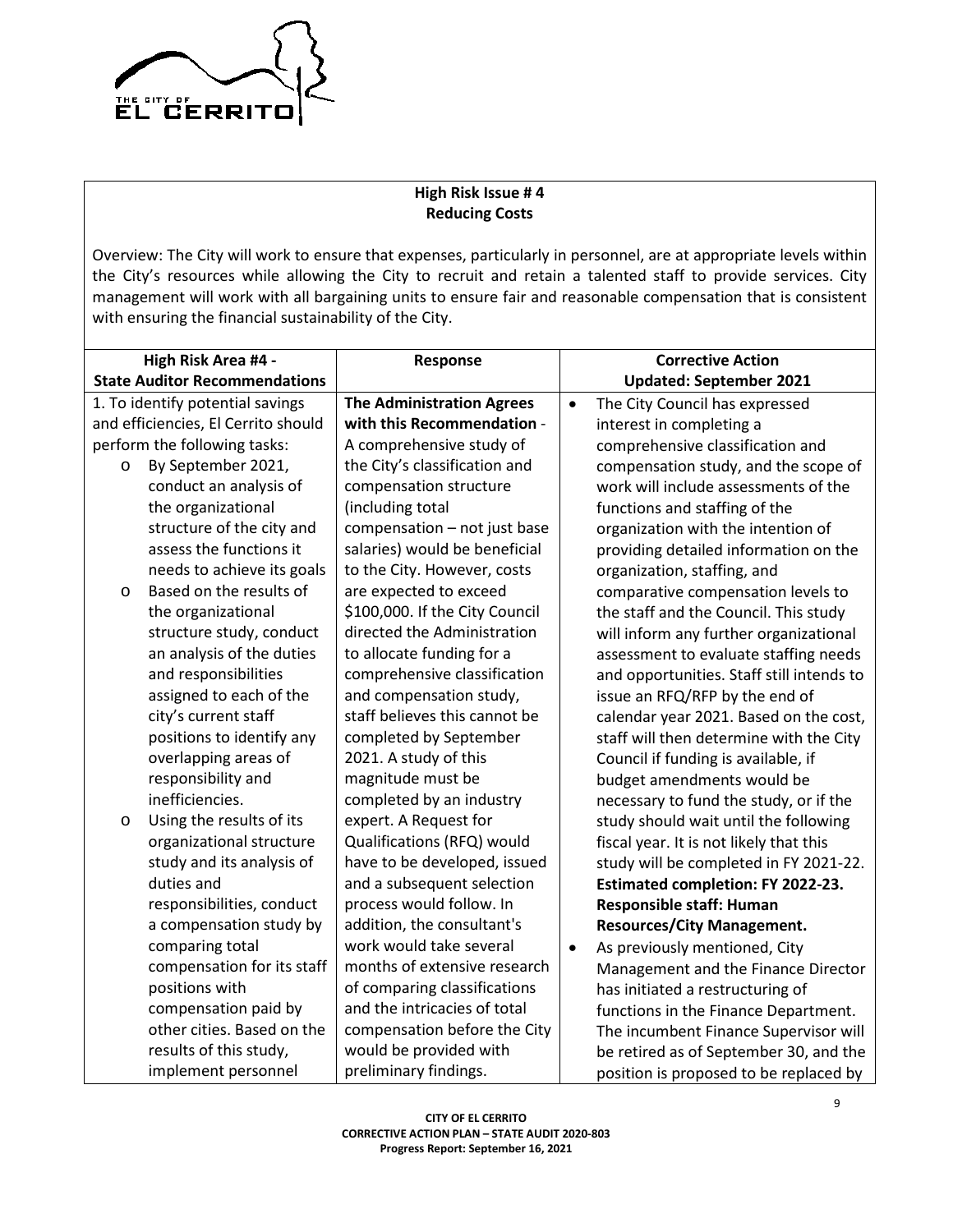

| and salary changes that<br>would result in ongoing<br>cost reductions                                                                                                                                           |                                                                                                                                                                                                                                                                                                                                                                                                                                                                                                                                                                                                                                                                                                                                                                                                                                         | a Budget Manager position that will<br>specifically focus on budgeting and<br>financial analysis for the City, allowing<br>City Management to be responsive to<br>the City Council and the public in<br>communicating budget strategies and<br>information. This classification is being<br>developed and is expected to be<br>presented to the City Council for<br>approval in October, and staff will<br>seek to fill this position by the end of<br>the calendar year. Estimated<br><b>Completion: December 2021.</b> |
|-----------------------------------------------------------------------------------------------------------------------------------------------------------------------------------------------------------------|-----------------------------------------------------------------------------------------------------------------------------------------------------------------------------------------------------------------------------------------------------------------------------------------------------------------------------------------------------------------------------------------------------------------------------------------------------------------------------------------------------------------------------------------------------------------------------------------------------------------------------------------------------------------------------------------------------------------------------------------------------------------------------------------------------------------------------------------|--------------------------------------------------------------------------------------------------------------------------------------------------------------------------------------------------------------------------------------------------------------------------------------------------------------------------------------------------------------------------------------------------------------------------------------------------------------------------------------------------------------------------|
| 2. To better control its salary<br>costs, El Cerrito should end its<br>practice of providing city<br>management authority to pay<br>certain employees over the<br>threshold established in its salary<br>ranges | <b>The Administration Agrees</b><br>with this Recommendation -<br>The Administration would<br>study management<br>compensation as part of the<br>classification and<br>compensation study<br>recommended by the State<br>Auditor.<br>In 2020, the Administration<br>suspended this practice for<br>Management & Confidential<br>employees and will consider<br>eliminating this when the<br>Management & Confidential<br>Resolution is updated this<br>fiscal year. However, this<br>practice was not suspended<br>for members of the Public<br>Safety Management<br>Association (PSMA) as they<br>are a bargaining unit,<br>therefore, the City would<br>have to engage in a meet and<br>confer to discuss the<br>possibility. The<br>Administration cannot<br>unilaterally impose the<br>elimination of this practice to<br>the PSMA. | This practice has been indefinitely<br>$\bullet$<br>suspended for the Management and<br>Confidential (unrepresented) group,<br>with a permanent change to be<br>considered pending the completion of<br>a classification/compensation study.<br>This study may also be used as a basis<br>for discussions on compensation<br>during future negotiations with the<br>PSMA. Estimated completion: FY<br>2022-23. Responsible staff: Human<br><b>Resources/City Management.</b>                                             |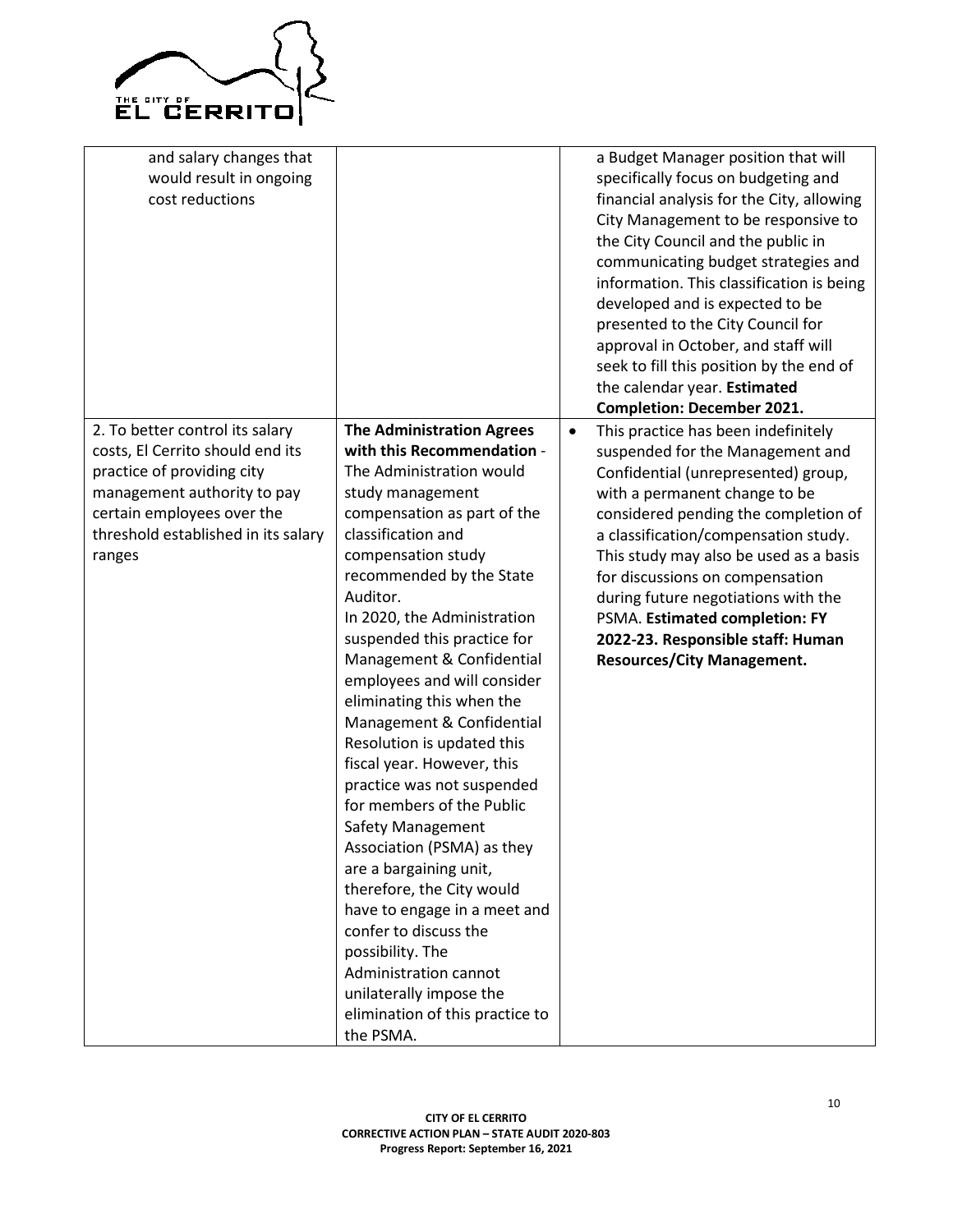

| 3. Based on the results of its<br>comprehensive analysis, El<br>Cerrito should do the following:<br>Freeze salary increases<br>$\circ$<br>for management with<br>salaries above those of<br>comparable cities until<br>they are in line with<br>those salaries. For<br>positions with salaries<br>above those of<br>comparable cities that<br>are represented by<br>bargaining units, the City<br>should not agree to<br>additional salary<br>increases until those<br>positions' salaries are in<br>line with salaries in<br>comparable cities<br>Seek to eliminate or<br>$\circ$<br>consolidate positions<br>that have overlapping<br>responsibilities | <b>The Administration Partially</b><br><b>Agrees with this</b><br><b>Recommendation - The</b><br>Administration would study<br>management compensation<br>as part of the classification<br>and compensation study<br>recommended by the State<br>Auditor.<br>The Administration has<br>already taken action to<br>freeze salaries, as no<br>unrepresented employees<br>have received merit increases<br>this fiscal year and received<br>no COLAs. In addition, the<br>Administration imposed 26<br>non-paid furlough days<br>(roughly a 10% reduction in<br>pay) for FY 2020-21 for<br>unrepresented Management<br>employees. | $\bullet$<br>$\bullet$ | The City has frozen salary increases for<br>Management/Confidential since FY<br>2019-20 and has continued to do so<br>through FY 2021-22. City Management<br>worked with PSMA to discuss<br>deferring their COLAs per their closed<br>contracts for FY 2021-22, and PSMA<br>declined to defer their salary increases<br>for FY 2021-22. However, two of the<br>units within PSMA (Police Chief and<br>Fire Chief) agreed to increase their<br>CalPERS contribution by 2%.<br>Completed for FY 2021-22 and<br>ongoing. Responsible staff: City<br>Management.<br>Staff will consider conducting updated<br>salary/benefits surveys for positions<br>within the Management group to<br>confirm that compensation is within<br>the market of comparable<br>cities/agencies; however due to<br>limited staff resources this will likely<br>not take place until at least the end of<br>calendar year 2021. Estimated<br>completion: FY 2021-22. |
|----------------------------------------------------------------------------------------------------------------------------------------------------------------------------------------------------------------------------------------------------------------------------------------------------------------------------------------------------------------------------------------------------------------------------------------------------------------------------------------------------------------------------------------------------------------------------------------------------------------------------------------------------------|--------------------------------------------------------------------------------------------------------------------------------------------------------------------------------------------------------------------------------------------------------------------------------------------------------------------------------------------------------------------------------------------------------------------------------------------------------------------------------------------------------------------------------------------------------------------------------------------------------------------------------|------------------------|---------------------------------------------------------------------------------------------------------------------------------------------------------------------------------------------------------------------------------------------------------------------------------------------------------------------------------------------------------------------------------------------------------------------------------------------------------------------------------------------------------------------------------------------------------------------------------------------------------------------------------------------------------------------------------------------------------------------------------------------------------------------------------------------------------------------------------------------------------------------------------------------------------------------------------------------|
| 4. To reduce its fire department's<br>costs, El Cerrito should develop a<br>timeline by July 2021 for<br>controlling the department's<br>personnel expenditures, such as<br>through negotiated salary<br>reductions or freezes.                                                                                                                                                                                                                                                                                                                                                                                                                          | <b>The Administration Partially</b><br><b>Agrees with this</b><br><b>Recommendation - The</b><br>Administration continues to<br>look into personnel cost<br>reduction options Citywide,<br>however, the Administration<br>has no ability to impose<br>salary reductions or freezes<br>on the two bargaining groups<br>that represent sworn<br>members of the Fire<br>Department. Any proposals<br>from the Administration are<br>subject to meet and confer<br>and there is no obligation<br>from the labor groups to<br>accept. In 2020, the<br>Administration negotiated an<br>elimination of a 3% COLA set                  | $\bullet$              | City Management worked with Local<br>1230, who represents Fire<br>Department employees, to discuss the<br>City's current financial situation and<br>this recommendation during the FY<br>2021-22 budget process. Local 1230<br>declined to defer their salary increases<br>for FY 2021-22. The current MOU<br>expires in June 2022 and City<br>Management will work with the City<br>Council with respect to its direction<br>and authority during negotiations for<br>the next MOU. Estimated completion:<br>2022. Responsible staff: Human<br><b>Resources/City Management.</b>                                                                                                                                                                                                                                                                                                                                                           |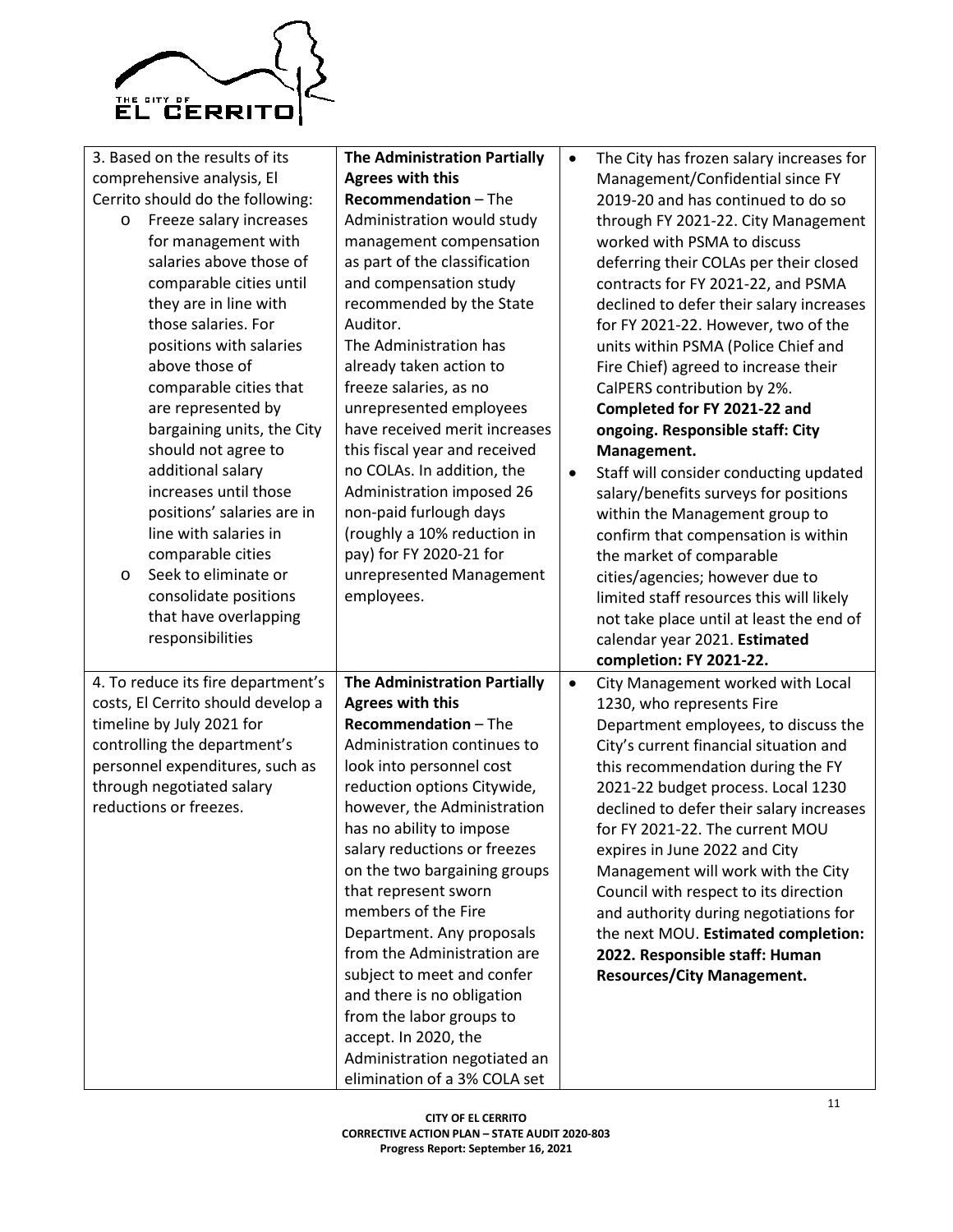

|                                      | to take place in July 2020. In      |           |                                         |
|--------------------------------------|-------------------------------------|-----------|-----------------------------------------|
|                                      | addition, the City filled three     |           |                                         |
|                                      | long-standing vacancies to          |           |                                         |
|                                      | reduce the amount of                |           |                                         |
|                                      | overtime in the Fire                |           |                                         |
|                                      | Department.                         |           |                                         |
| 5. To reduce its police              | <b>The Administration Partially</b> | $\bullet$ | City Management worked with the El      |
| department's costs, El Cerrito       | <b>Agrees with this</b>             |           | Cerrito Police Employees Association    |
| should perform the following by      | <b>Recommendation - The</b>         |           | (PEA), who represents Police            |
| December 2021:                       | Administration continues to         |           | Department employees, to discuss the    |
| Assess the services<br>$\circ$       | look into personnel cost            |           | City's current financial situation and  |
| provided by the police               | reduction options Citywide,         |           | this recommendation during the FY       |
| department to identify               | however, the Administration         |           | 2021-22 budget process. PEA declined    |
| opportunities to reduce              | has no ability to impose            |           | to defer their salary increases for FY  |
| its staffing levels                  | salary reductions or freezes        |           | 2021-22. The current MOU expires in     |
| Negotiate with its police<br>O       | on the two bargaining groups        |           | June 2024. Estimated completion:        |
| union to increase the                | that represent sworn                |           | unknown. Responsible staff: Human       |
| overtime threshold for               | members of the Police               |           | <b>Resources/City Management.</b>       |
| sworn officers to 86                 | Department. Any proposals           |           |                                         |
| hours over 14 days to 80             | from the Administration             |           |                                         |
| hours over 14 days.                  | (including those regarding          |           |                                         |
|                                      | overtime) are subject to            |           |                                         |
|                                      | meet and confer and there is        |           |                                         |
|                                      | no obligation from the labor        |           |                                         |
|                                      | groups to accept.                   |           |                                         |
|                                      | In 2020, the Administration         |           |                                         |
|                                      | negotiated an elimination of        |           |                                         |
|                                      | a 3% COLA set to take place         |           |                                         |
|                                      | in January 2020 and another         |           |                                         |
|                                      | 3% COLA set to take place in        |           |                                         |
|                                      | January 2021. In addition, the      |           |                                         |
|                                      | Police Chief has conducted          |           |                                         |
|                                      | several assessments and             |           |                                         |
|                                      |                                     |           |                                         |
|                                      | implemented a restructuring         |           |                                         |
|                                      | of the Police Department in         |           |                                         |
|                                      | order to achieve cost savings       |           |                                         |
|                                      | while still maintaining critical    |           |                                         |
|                                      | public safety service within        |           |                                         |
|                                      | the community.                      |           |                                         |
| 6. To identify all available options | <b>The Administration Does Not</b>  | $\bullet$ | Public Safety has been the highest      |
| to reduce its costs for its fire and | <b>Agree with this</b>              |           | priority and concern of residents of    |
| police services, El Cerrito should   | <b>Recommendation - The</b>         |           | the City. The City Council discussed    |
| perform an analysis by December      | Administration would study          |           | this during their study session in      |
| 2021 to determine whether it         | public safety personnel costs       |           | August 2021 and did not direct staff to |
| would be more cost-effective to      | as part of the classification       |           | perform such an analysis at this time.  |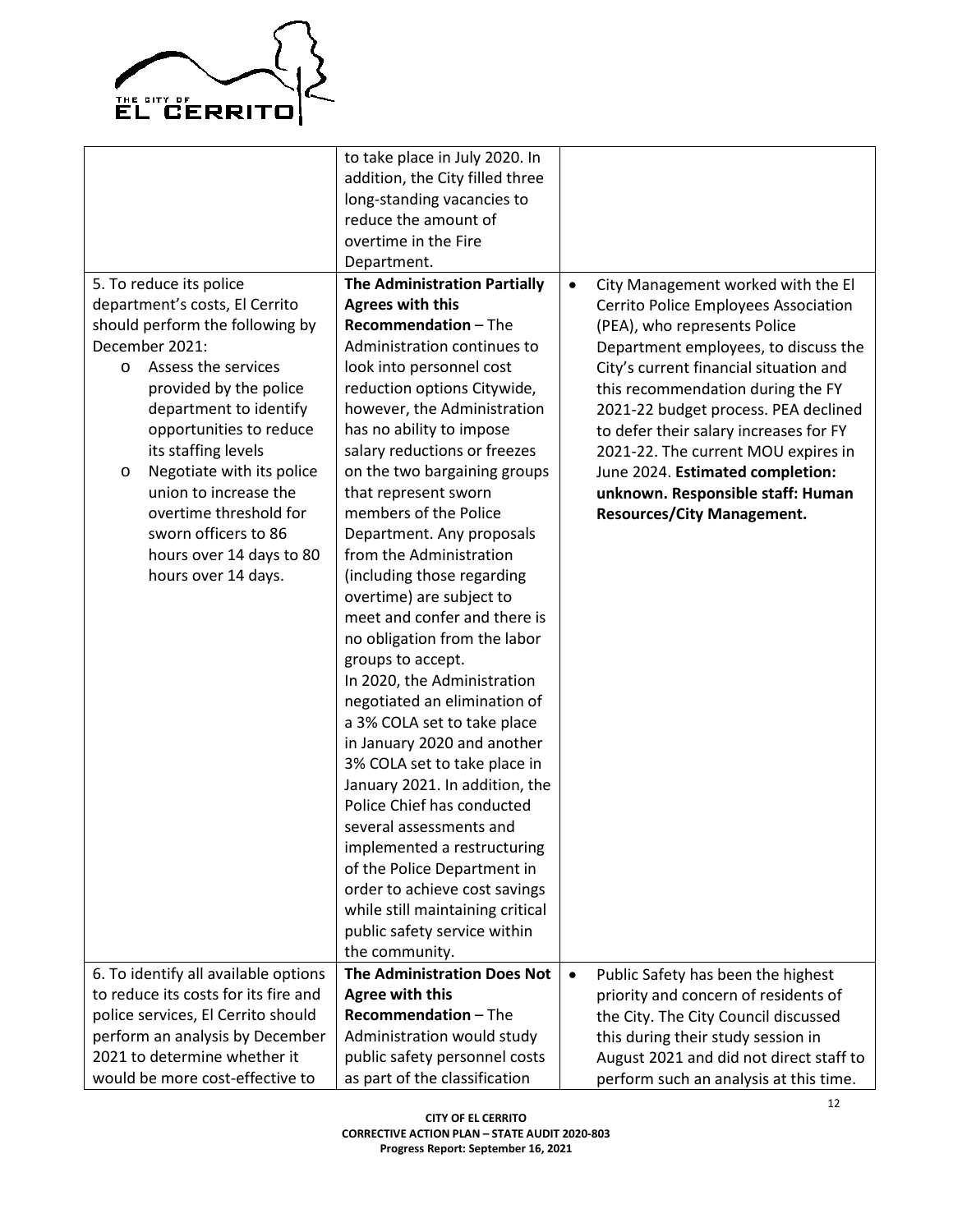

| contract with nearby fire or     | and compensation study          | The Council determined that they          |
|----------------------------------|---------------------------------|-------------------------------------------|
| police departments for services. | recommended by the State        | were not interested in pursuing a         |
|                                  | Auditor.                        | contract for police services; and while   |
|                                  | Per conversations with the      | the Council discussed evaluating          |
|                                  | State Auditor, the intent of    | options for fire services, they also      |
|                                  | this recommendation was for     | recognized the complications involved     |
|                                  | the City to "receive a cost     | because the Kensington Fire               |
|                                  | estimate." However, the         | Protection District contracts with the    |
|                                  | Administration believes that    | City for fire services. The Council       |
|                                  | it is professionally necessary  | remains interested in the results of      |
|                                  | that this analysis of this      | the classification/compensation study     |
|                                  | magnitude must be a             | that will be conducted to inform          |
|                                  | comprehensive study             | future discussions on the Fire            |
|                                  | completed by an industry        | Department, as well as the entire         |
|                                  | expert(s) to extensively        | organization however the Council is       |
|                                  | evaluate the detailed service   | not currently considering contracting     |
|                                  | delivery impacts in             | out for public safety services.           |
|                                  | contemplating an                | <b>Completed. Responsible staff: City</b> |
|                                  | outsourcing of both of the      | Management.                               |
|                                  | City's Public Safety            |                                           |
|                                  | Departments. There would        |                                           |
|                                  | be significant impacts to       |                                           |
|                                  | current sworn employees         |                                           |
|                                  | that would have to be to        |                                           |
|                                  | extensively evaluated. The      |                                           |
|                                  | amount of work necessary        |                                           |
|                                  | plus the costs involved to      |                                           |
|                                  | complete such an analysis is    |                                           |
|                                  | not realistic by December       |                                           |
|                                  | 2021. After the City Council is |                                           |
|                                  | informed by the classification  |                                           |
|                                  | and compensation study, the     |                                           |
|                                  | City Council can determine if   |                                           |
|                                  | this is an area they would like |                                           |
|                                  | the Administration to study,    |                                           |
|                                  | and allocate the appropriate    |                                           |
|                                  | resources to complete.          |                                           |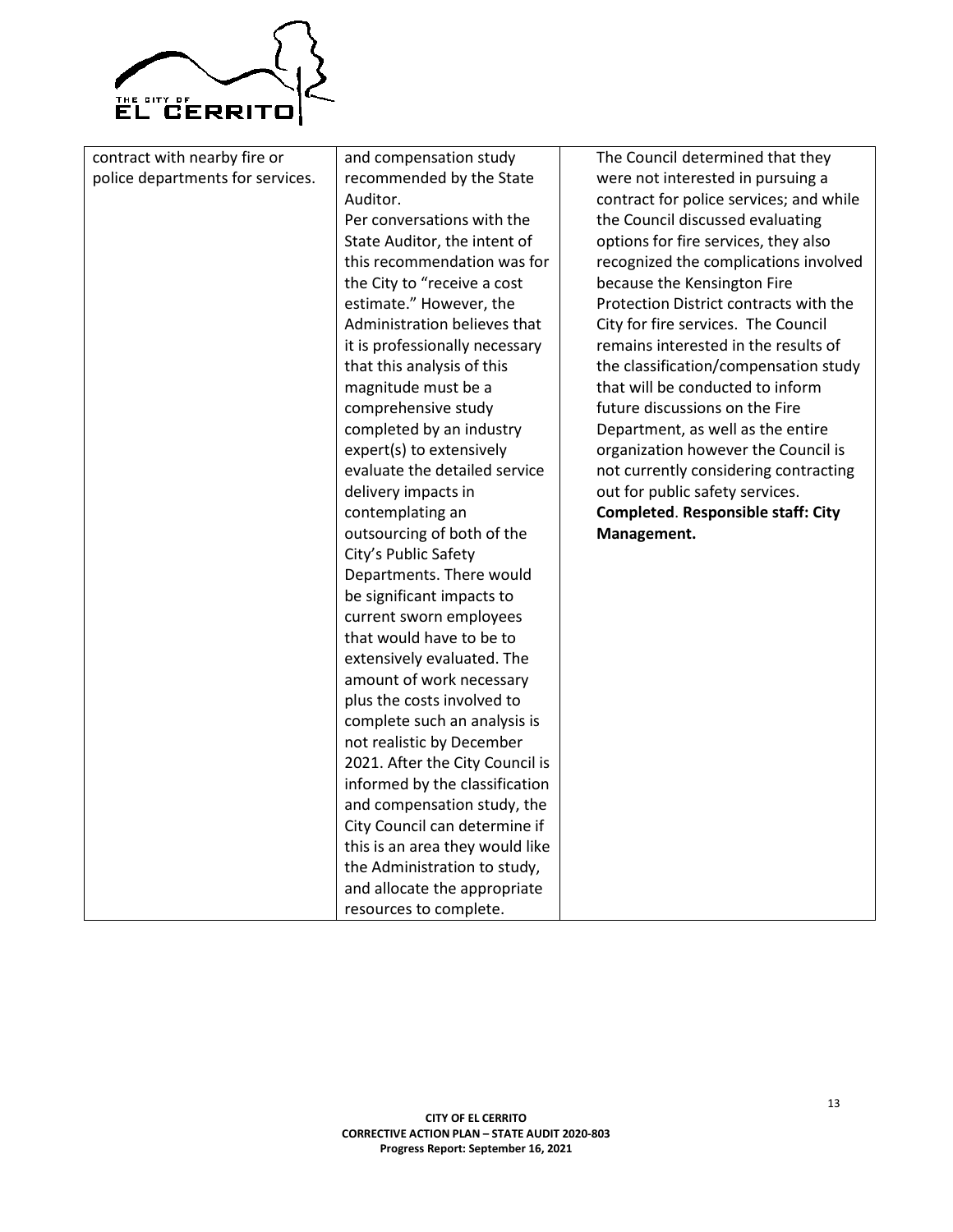

# **High Risk Issue # 5 Increasing Revenues**

Overview: The City continues to explore all opportunities for increasing revenues through various fees within all departments, in addition to the recommendations listed. City staff also continuously seeks and utilizes grant opportunities to supplement revenues.

| <b>High Risk Area #5</b>          | Response                        | <b>Corrective Action</b>                            |
|-----------------------------------|---------------------------------|-----------------------------------------------------|
| <b>State Auditor</b>              |                                 | <b>Updated: September 2021</b>                      |
| <b>Recommendations</b>            |                                 |                                                     |
| 1. To more fully recover costs    | The Administration Agrees with  | Recreation staff assessed various fees<br>$\bullet$ |
| at its swim center after the      | this Recommendation - The       | for the swim center, and increased fees             |
| pandemic, the city should         | Administration plans to conduct | were included in the Master Fee                     |
| perform the following:            | an analysis during normal       | Schedule approved by the City Council               |
| Conduct an analysis to<br>$\circ$ | conditions (not during the      | in May 2021. Staff will conduct an                  |
| identify the demand               | current pandemic). The          | analysis on swim center demand and                  |
| for the swim center               | Administration has concerns     | cost recovery once normal operations                |
| under normal                      | over the potential              | resume and a typical season can be                  |
| conditions at different           | disproportionate accessibility  | conducted. Since the pandemic is                    |
| $times - including$               | impacts to minority and low-    | ongoing, the date of completion cannot              |
| holidays, weekends,               | income communities as a result  | be estimated at this time. Estimated                |
| and when the public               | of further increasing swim      | completion: to be determined.                       |
| has restricted access to          | center fees.                    | <b>Responsible staff: Recreation</b>                |
| neighboring swim                  |                                 | Department.                                         |
| centers - and                     |                                 |                                                     |
| determine whether                 |                                 |                                                     |
| increasing single-use             |                                 |                                                     |
| fees during these hours           |                                 |                                                     |
| could better cover the            |                                 |                                                     |
| costs of operating the            |                                 |                                                     |
| swim center                       |                                 |                                                     |
| Establish separate<br>$\circ$     |                                 |                                                     |
| single-use fees in its            |                                 |                                                     |
| master fee schedule for           |                                 |                                                     |
| nonresidents at the               |                                 |                                                     |
| swim center, in order             |                                 |                                                     |
| to increase revenue               |                                 |                                                     |
| 2. To more fully recover costs    | The Administration Agrees with  | Recreation staff assessed various fees<br>$\bullet$ |
| for its senior services, the city | this Recommendation - The       | for senior services, and increased fees             |
| should do the following:          | Administration plans to conduct | were included in the Master Fee                     |
| By August 2021, assess<br>$\circ$ | an analysis during normal       | Schedule approved by the City Council               |
| free and low-fee senior           | conditions (not during the      | in May 2021. Staff will conduct an                  |
| activities and prepare            | current pandemic) to            | analysis on future demand for senior                |
| an analysis for the city          | appropriately understand the    | services once normal operations                     |